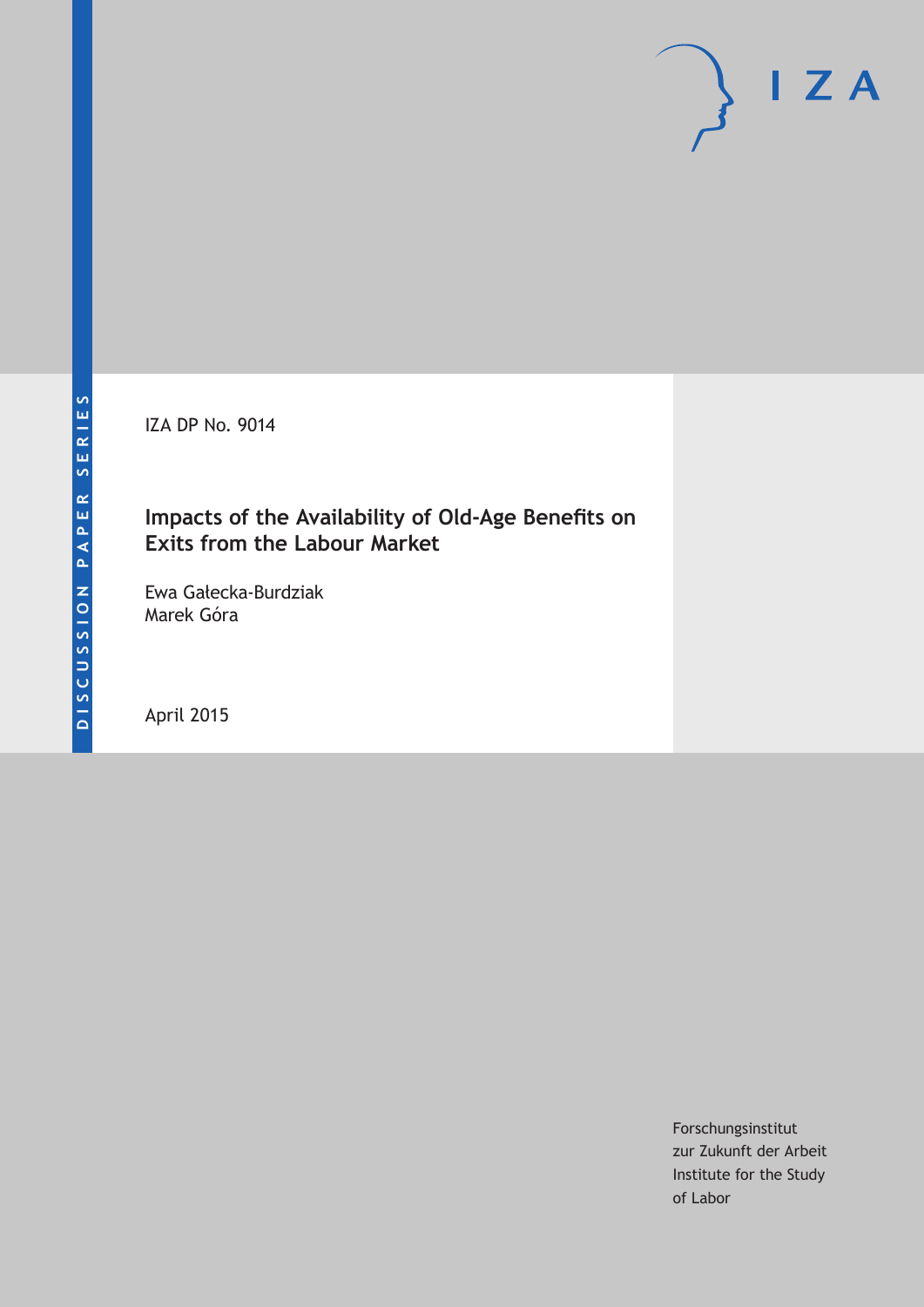# **Impacts of the Availability of Old-Age Benefits on Exits from the Labour Market**

## **Ewa Gałecka-Burdziak**

*Warsaw School of Economics*

# **Marek Góra**

*Warsaw School of Economics and IZA*

## Discussion Paper No. 9014 April 2015

IZA

P.O. Box 7240 53072 Bonn Germany

Phone: +49-228-3894-0 Fax: +49-228-3894-180 E-mail: iza@iza.org

Any opinions expressed here are those of the author(s) and not those of IZA. Research published in this series may include views on policy, but the institute itself takes no institutional policy positions. The IZA research network is committed to the IZA Guiding Principles of Research Integrity.

The Institute for the Study of Labor (IZA) in Bonn is a local and virtual international research center and a place of communication between science, politics and business. IZA is an independent nonprofit organization supported by Deutsche Post Foundation. The center is associated with the University of Bonn and offers a stimulating research environment through its international network, workshops and conferences, data service, project support, research visits and doctoral program. IZA engages in (i) original and internationally competitive research in all fields of labor economics, (ii) development of policy concepts, and (iii) dissemination of research results and concepts to the interested public.

<span id="page-1-0"></span>IZA Discussion Papers often represent preliminary work and are circulated to encourage discussion. Citation of such a paper should account for its provisional character. A revised version may be available directly from the author.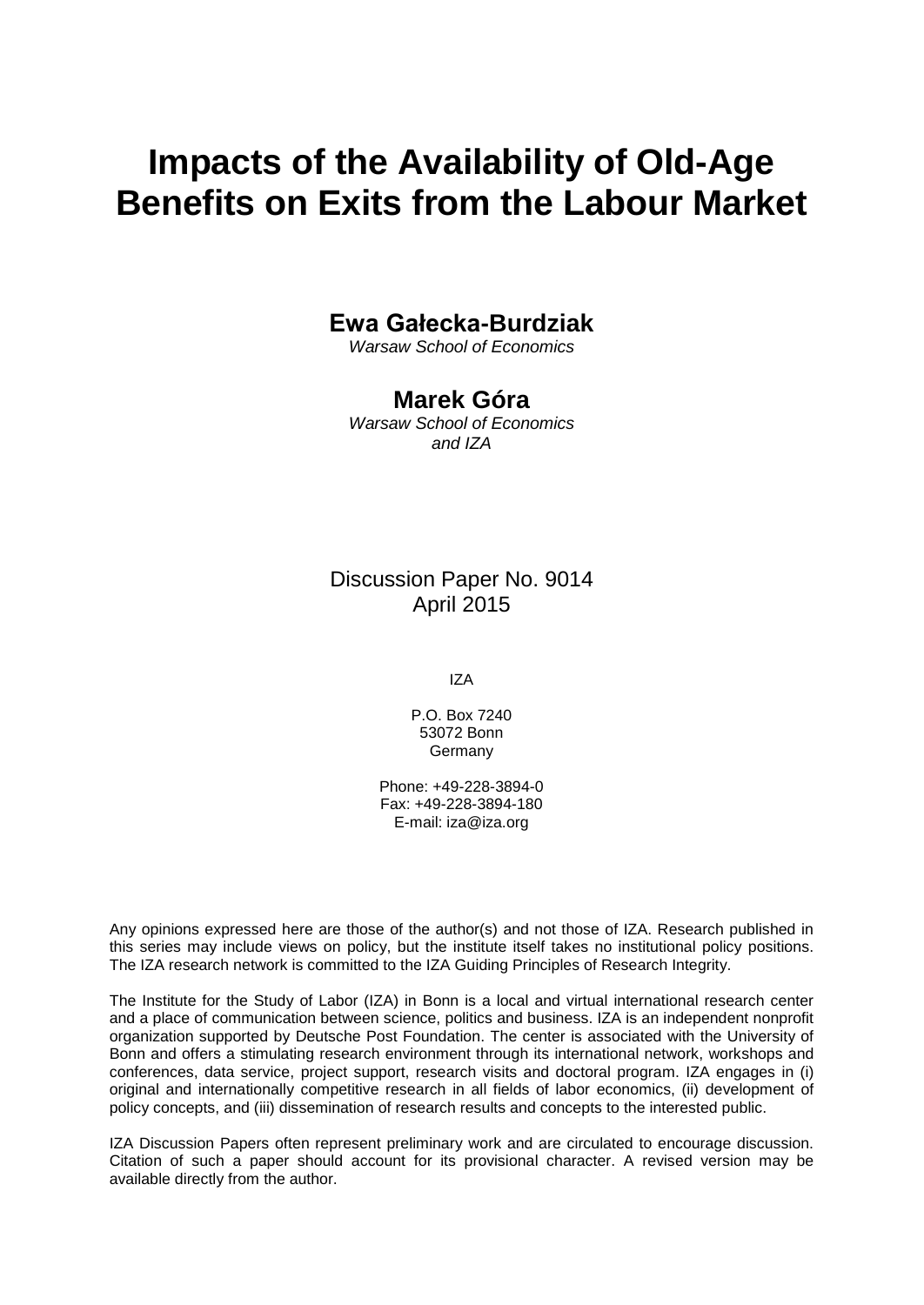IZA Discussion Paper No. 9014 April 2015

# **ABSTRACT**

# **Impacts of the Availability of Old-Age Benefits on Exits from the Labour Market[\\*](#page-1-0)**

Given human longevity, fertility, health and social developments, workers become inactive relatively early throughout Europe. This partially stems from older workers being pushed out of the labour market and from personal motivation to prefer benefits to wages. We focus on this latter effect and analyse whether workers would have stayed active had they not been tempted by the availability of the old-age benefits. We focus on Poland, a country severely experiencing the problem of population ageing. In 2013 persons 50+ accounted for 37% of the total population. Although they enjoy a relatively low unemployment rate, their participation and employment rates are very low: 34% and 32%, respectively. We analyse whether this is due to the discouraged worker effect. We identify the cyclical properties of activity and discouraged worker rates, and estimate a set of logistic regressions to identify the determinants of the exits from the labour market. Cyclical analysis indicates that the added worker effect prevails over the discouraged worker effect. The discouraged worker effect appears with a delay of a few quarters. The process is asymmetric for females. Workers often permanently leave the market. The availability of old-age benefits increases the probability of outflow from unemployment to inactivity, as do unemployment rate changes. If old-age benefits become the main source of income for the worker within the 1 year interval, they are 8 to 20 times more likely to leave the workforce compared to those who receive either unemployment benefits or social welfare benefits.

JEL Classification: J14, J22

Keywords: discouraged workers, discouraged worker effect, exits from the labour market, unemployment outflow, inflow to inactivity, old-age benefits

Corresponding author:

Marek Góra Warsaw School of Economics (SGH) Aleja Niepodleglosci 162 02-554 Warszawa Poland E-mail: [marek.gora@sgh.waw.pl](mailto:marek.gora@sgh.waw.pl)

Article prepared within a project financed by the National Science Centre Poland, project no. DEC-2012/05/N/HS4/00194. Ewa Gałecka-Burdziak is a "START" Scholarship holder granted by the Foundation for Polish Science (FNP).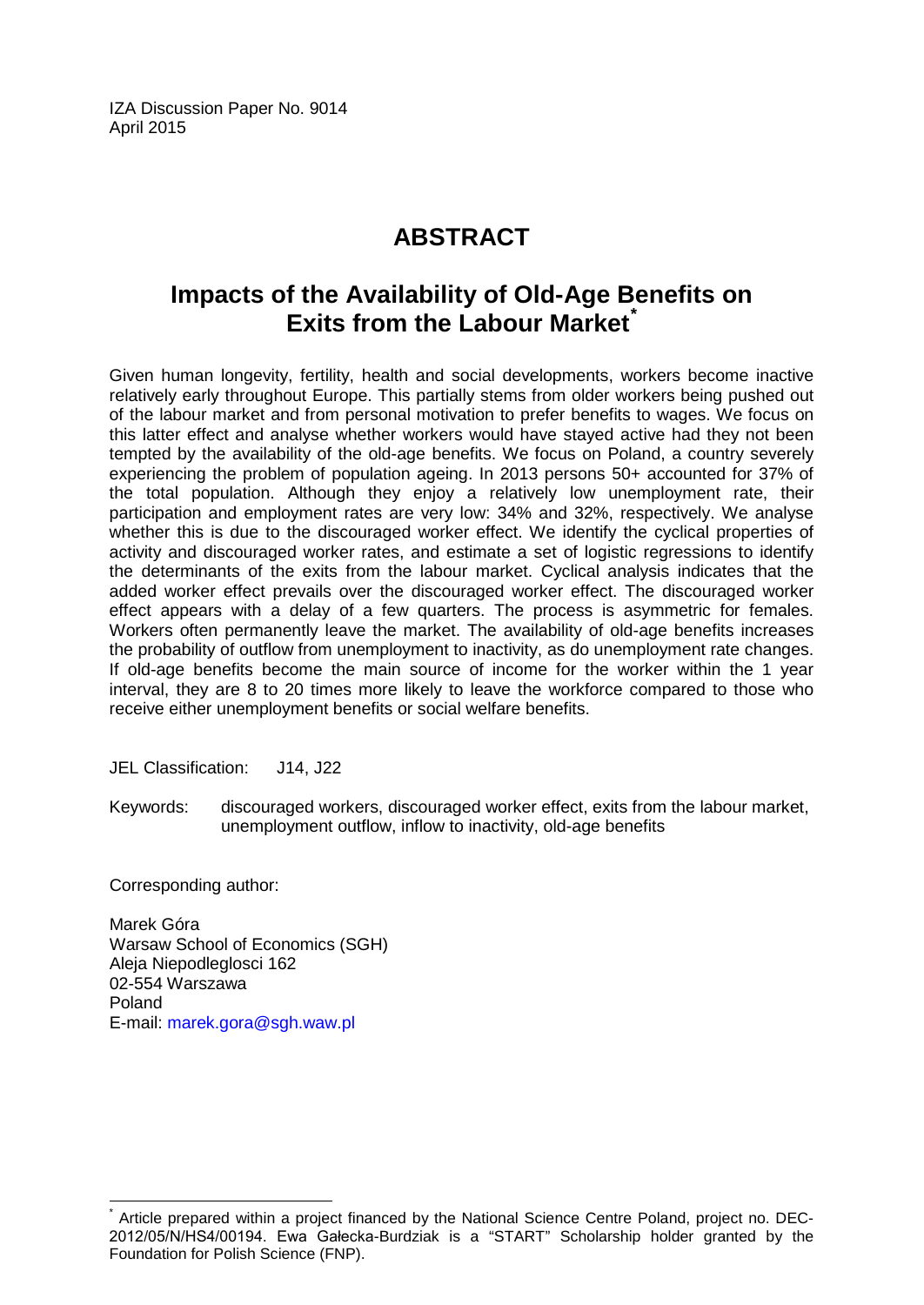#### **1. Introduction**

Activity rates among persons aged 50+ in Poland are on average low compared to demographic characteristics observed in Europe in the  $21<sup>st</sup>$  century. This early exit from the labour market may be attributed to a number of reasons. (i) Labour market institutions are designed according to absolute age limits, while, for instance, retirement at 65 means a totally different situation for a worker than a century ago. (ii) Employers use retirement as a cheap and easy means to restructure staff, and view it as a subsidy. (iii) Politicians eagerly modify the retirement age, although today considerably rarely due to budgetary problems. (iv) Due to the "lump of labour fallacy" many people (probably the vast majority of them) assume that the number of jobs is fixed, and so the retirement of older workers should improve the situation of younger workers (e.g. see Saint-Paul (2004)). (v) Workers are motivated to retire earlier rather than later; in the majority of developed countries social security provisions place heavy taxes on work beyond the earliest retirement age (see for instance Gruber and Wise (1999)). (vi) Workers are motivated to retire earlier rather than later, as this is perceived as a way of escaping the income-leisure trade-off.

In this paper we focus on the last factor only, i.e. the demotivation effect generated by the availability of old-age benefits before workers are at an age where they are really unable to earn on their own. This statement may be perceived as too strong; it does not take into account various social dimensions either. However, if we assume that workers should start receiving old-age benefits much earlier than actual old age (when people are no longer able to earn on their own), we neglect the interest of young workers whose remuneration would have to finance this policy (see Góra 2013). In this paper we do not discuss social policy or political economy. Instead, we ask the following question: to what extent does easy and early access to old-age benefits contribute to the widely observed low activity rates of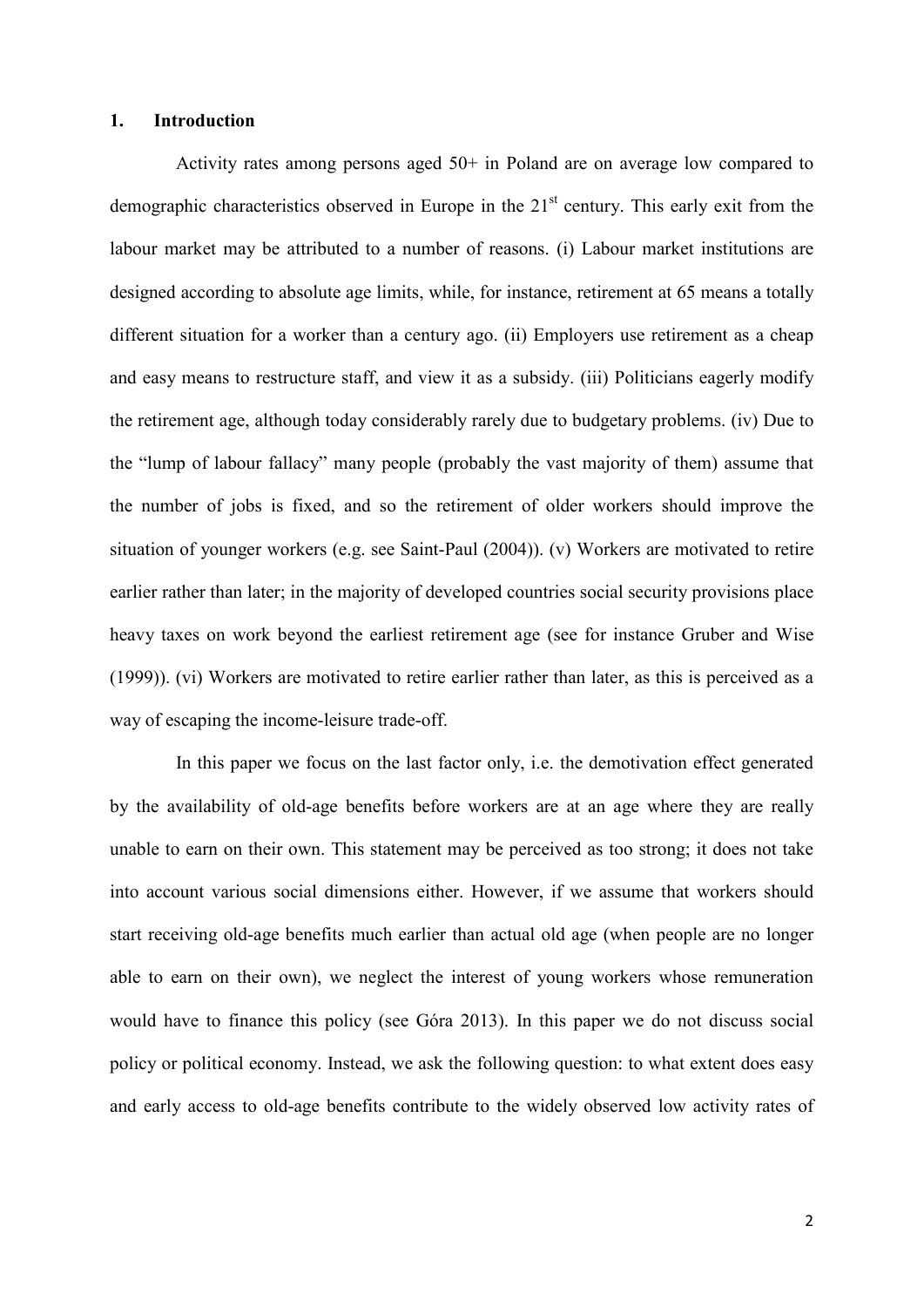older workers. We try to answer this question by analysing exits from the labour force in the framework of work discouragement.

The discouraged worker effect (due to job market-related reasons) implies that activity rates<sup> $1$ </sup> are either pro-cyclical<sup>[2](#page-4-1)</sup> with respect to GDP or counter-cyclical with respect to the unemployment rate (or other respective macroeconomic indicators). In the microeconomic perspective, research most often identifies the determinants of labour market status of workers. Van Ham et al. (2001) look for discouragement at two stages of the search and matching process. Discouragement can arise when an individual who decides on economic activity moves into inactivity as a way of evading unemployment. The second stage of potential discouragement refers to job search intensity; workers with lower employability seek work less intensively.

Some analyses concern the behaviour of older workers in the labour market, for example Benitez-Silva (2002) proposes a formal dynamic model of job search. These persons are likely to remain active in the labour market beyond the traditional retirement age. They actively seek work, both on the job and when not employed, but the job search behaviour depends on the previous work attachment and health conditions. Darby et al. (1998) and O'Brien (2011) analyse cyclical properties of participation rates. Darby et al. (1998) find that the discouraged worker effect is especially common among females aged 45-54. O'Brien  $(2011)$  argues<sup>[3](#page-4-2)</sup> that the activity rates of older males are influenced by the business cycle. In both analyses the effect is asymmetric in nature. The influence from the cyclical downturn in participation rates dominates over the increase in participation rates induced by economic recovery. Maestas and Li (2006) analyse the search behaviour of older not employed workers

<span id="page-4-1"></span>

<span id="page-4-0"></span><sup>&</sup>lt;sup>1</sup> Compare Benati (2001) for a literature survey on methods used in the aggregate analyses. <sup>2</sup> Cyclical properties of the activity rates can be disturbed if the worker flows are persistent (Clark and Summers) 1982).<br><sup>3</sup> O'Brien (2011) also argues that the influence of a social security pension value on participation rates is

<span id="page-4-2"></span>relatively small.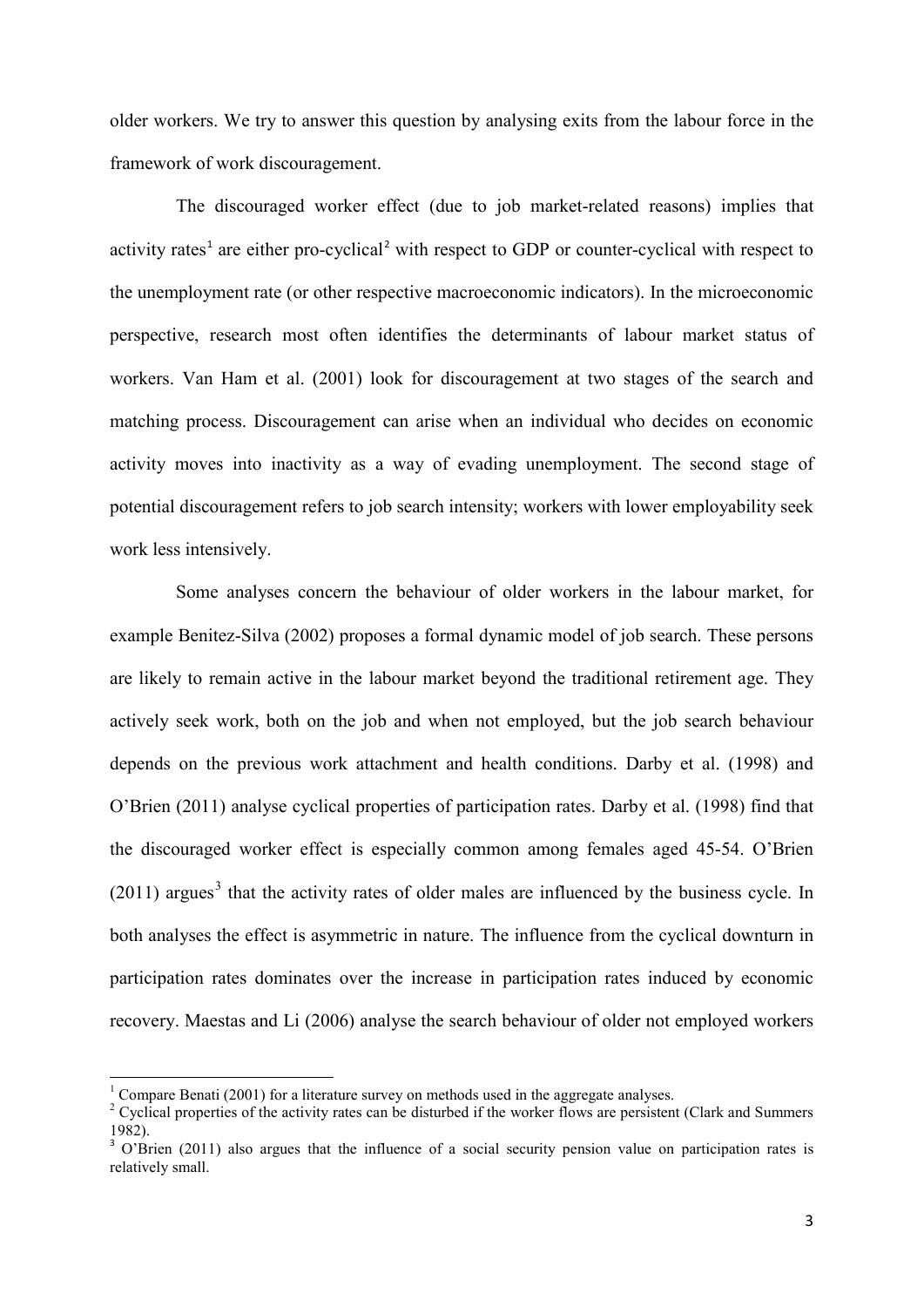and report relatively low transition rates as only half of the older job-seekers find work. 13% can be classified as discouraged workers<sup>[4](#page-5-0)</sup>, while the remainder, experiencing either health or income shocks, make little job search effort or their reservation wages are relatively high.

We base our analysis on the Polish labour market data. This choice stems from a number of reasons. In Poland it is prohibited to fire a worker once they reach retirement age. The traditional version of this age has been replaced by the so-called minimum retirement age. A worker can go to a court and sue the employer for firing them if the worker is above the minimum retirement age. Old-age benefits are calculated on the basis of the present value of paid contributions and the age at which the benefits begin to be paid out. This amount reduces or can even negate the level of tax on further work. These regulations, introduced with the pension reform in 1999, came into effect for those retiring around 2008 and have just begun to influence the situation in the Polish labour market. Although they have not yet become strong factors behind retirement decisions, the data show a recent increase in activity rates and the actual retirement age in Poland (see Eurostat).

In section 2 we present a quantitative analysis of the discouraged worker effect in both macroeconomic and microeconomic perspectives. We present cross-correlations between the cyclical components of the analysed variables and the selected macroeconomic indicators. We look for asymmetry in the adjustment process of the relationship between either the activity rate or the discouraged worker rate and the unemployment rate. We approximate the discouraged worker effect by the outflow from unemployment to inactivity and we identify the factors that make older workers more willing to withdraw from job search. We focus on the role of old-age benefits and job-finding opportunities. In section 3 we discuss the results, while in section 4 we present our conclusions.

<span id="page-5-0"></span><sup>&</sup>lt;sup>4</sup> By discouraged workers Maestas and Li (2006) mean those job seekers who are willing to work at the prevailing wage rate but are unable to find a job.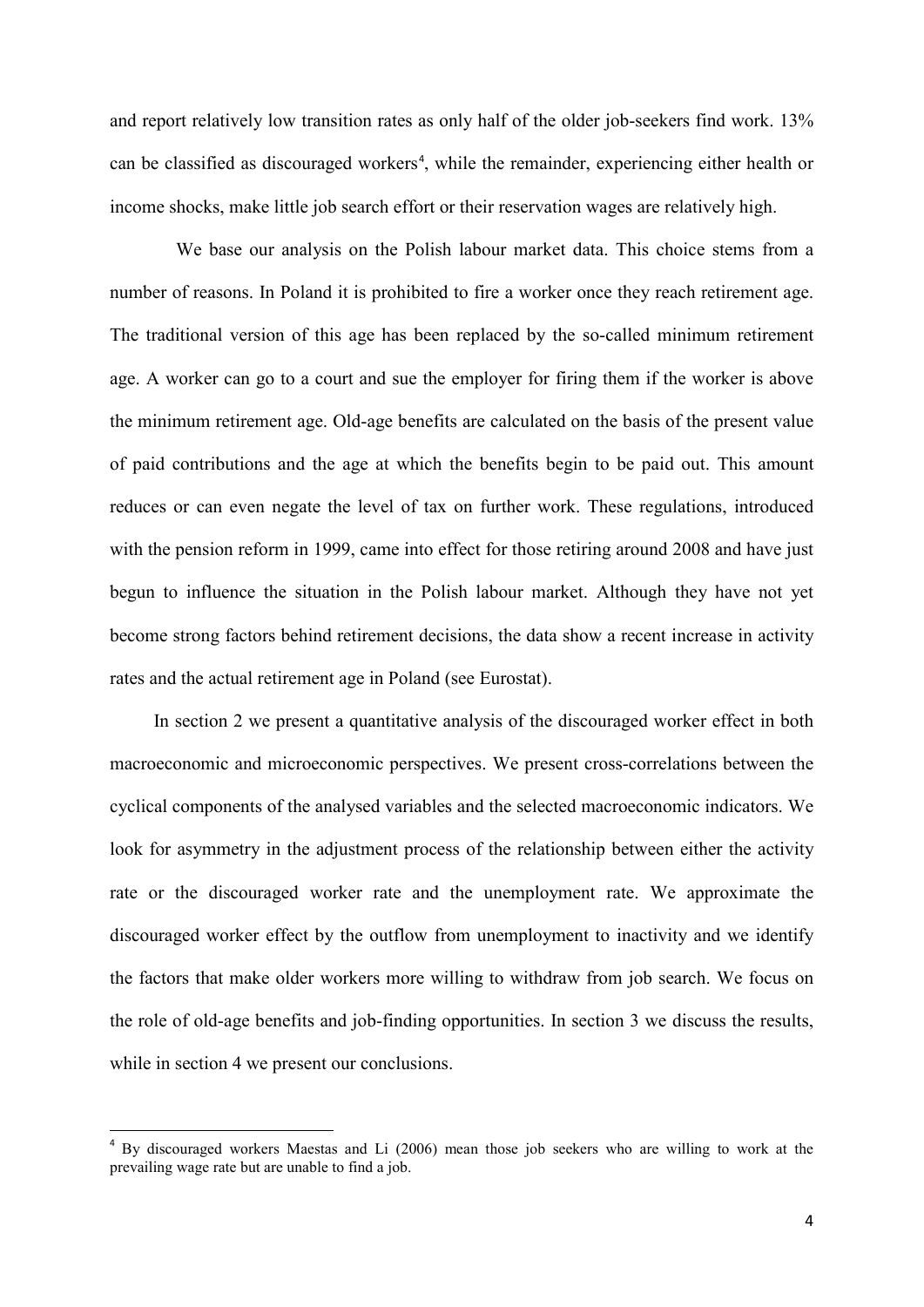#### **2. Quantitative findings**

Empirical analysis refers to the population in Poland aged 50+. Poland faces low participation rates (34% in 2013 for persons 50+) accompanied by a low actual retirement age (in 2013 the average age of new beneficiaries was less than 60 for both males and females). Around 3% of those 50+ indicate that retirement is the main reason for not looking for employment. For 57.5% of those aged 50-69 who are inactive and receive old-age benefits, reaching eligibility for the benefits is the main reason for quitting work<sup>[5](#page-6-0)</sup> (LFS data for 2012). Simultaneously, 50% of those receiving old-age benefits who decide to continue working indicate the main reason is to provide sufficient personal/household income (LFS data for 2012). We base the quantitative analysis on aggregate and microeconomic data from LFS.

#### **2.1. Cyclical properties of the participation and discouraged worker rates**

We use the aggregate data of the activity rates and discouraged worker rates $<sup>6</sup>$  $<sup>6</sup>$  $<sup>6</sup>$  for the</sup> time period 2000-2013. We focus on the following age groups: males either 45-64 or 45+, and females either 45-59 or 45+. The macroeconomic indicators used for reference comprise the gross domestic product (GDP, in millions of PLN, chain linked volumes, reference year 2005) and unemployment rate.

The average activity rate for males aged 45-64 equals  $0.662 \pm 0.014$  and decreases to  $0.495 + 0.008$  for males  $45+$ . For females aged  $45-59$  the average participation rate equals  $0.604 \pm 0.036$  and decreases to  $0.331 \pm 0.011$  for females aged 45+. Discouraged worker rates are higher for the subsample of the working age population, at 0.024 and 0.018 for males and 0.037 and 0.034 for females. All series display a high degree of persistence. Monthly autocorrelation coefficients are higher for the participation rates than for the discouraged worker rates. The summary statistics for the selected variables are presented in

<span id="page-6-0"></span><sup>&</sup>lt;sup>5</sup> An analogous conclusion arises from SHARE analysis. Moreover, the health status has only a minor impact on the decision of when to leave the labour force (Myck et al. 2014).

<span id="page-6-1"></span> $6$  By the discouraged worker rate we mean the ratio of the number of discouraged workers to the population.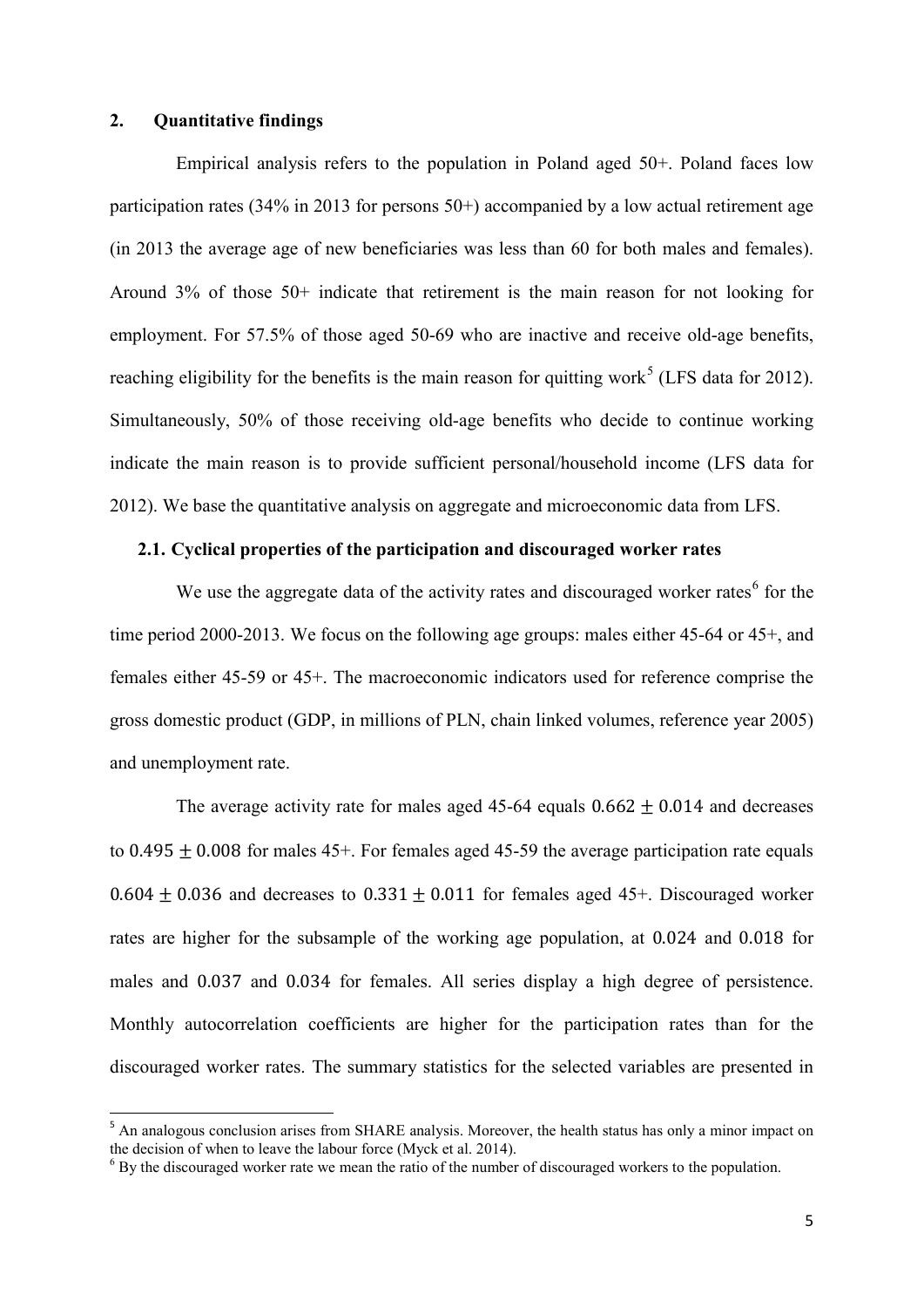Table 9 in the Appendix. The unit root existence and stationarity of the series are verified using ADF, KPSS and Phillips-Perron tests (see Table 1). The tests' results indicate that the analysed time series are I(1).

|                                         |              | Test statistics   |             |
|-----------------------------------------|--------------|-------------------|-------------|
| Variable                                | <b>ADF</b>   | Phillips-Perron   | <b>KPSS</b> |
|                                         |              | $I(1)$ vs. $I(2)$ |             |
| male activity rate 45-64                | $-7.760$     | $-7.760$          | 0.126       |
| male activity rate 45+                  | $-6.422$     | $-6.453$          | 0.077       |
| female activity rate 45-59              | $-5.546$     | $-5.704$          | 0.606       |
| female activity rate 45+                | $-7.980$     | $-8.044$          | 0.208       |
| male discouraged worker<br>rate 45-64   | $-7.729$     | $-7.857$          | 0.076       |
| male discouraged worker<br>rate $45+$   | $-8.141$     | $-8.361$          | 0.091       |
| female discouraged<br>worker rate 45-59 | $-6.754$     | $-6.754$          | 0.068       |
| female discouraged<br>worker rate 45+   | $-6.491$     | $-6.491$          | 0.084       |
| <b>GDP</b>                              | $-5.533^{a}$ | $-3.129$          | 0.171       |
| unemployment rate                       | $-2.131$     | $-3.989$          | 0.167       |
|                                         |              | $I(0)$ vs. $I(1)$ |             |
| male activity rate 45-64                | $-0.260$     | $-0.217$          | 0.868       |
| male activity rate 45+                  | $-0.956$     | $-1.294$          | 0.618       |
| female activity rate 45-59              | 1.031        | 0.449             | 0.384       |
| female activity rate 45+                | $-1.688$     | $-1.613$          | 0.217       |
| male discouraged worker<br>rate 45-64   | $-2.524$     | $-2.524$          | 0.148       |
| male discouraged worker<br>rate $45+$   | $-2.682$     | $-2.696$          | 0.141       |
| female discouraged<br>worker rate 45-59 | $-1.709$     | $-1.773$          | 0.578       |
| female discouraged<br>worker rate 45+   | $-1.595$     | $-1.702$          | 0.385       |
| <b>GDP</b>                              | 0.538        | 0.280             | 0.895       |
| unemployment rate                       | $-1.320$     | $-0.829$          | 0.661       |

#### **Table 1. ADF, Phillips-Perron and KPSS tests statistics.**

Notes: The tests for the hypothesis I(0) vs. I(1) include the intercept in the test equation. The ADF and Phillips-Perron tests for the hypothesis I(1) vs. I(2) assume no constant in the test equation. The KPSS test for the hypothesis I(1) vs. I(2) includes the intercept in the test equation.  $a -$ The test equation includes the intercept.

#### **Source: authors' calculations.**

Below we test for the relationship between the respective activity rates, discouraged worker rates and the variables that characterize the macroeconomic situation. We apply a band-pass Christiano-Fitzgerald filter and high-pass Hodrick-Prescott filter and compute the correlation coefficients between the cyclical components of the particular series (see Table 2). Most of the coefficients imply that the activity rates are counter-cyclical with respect to the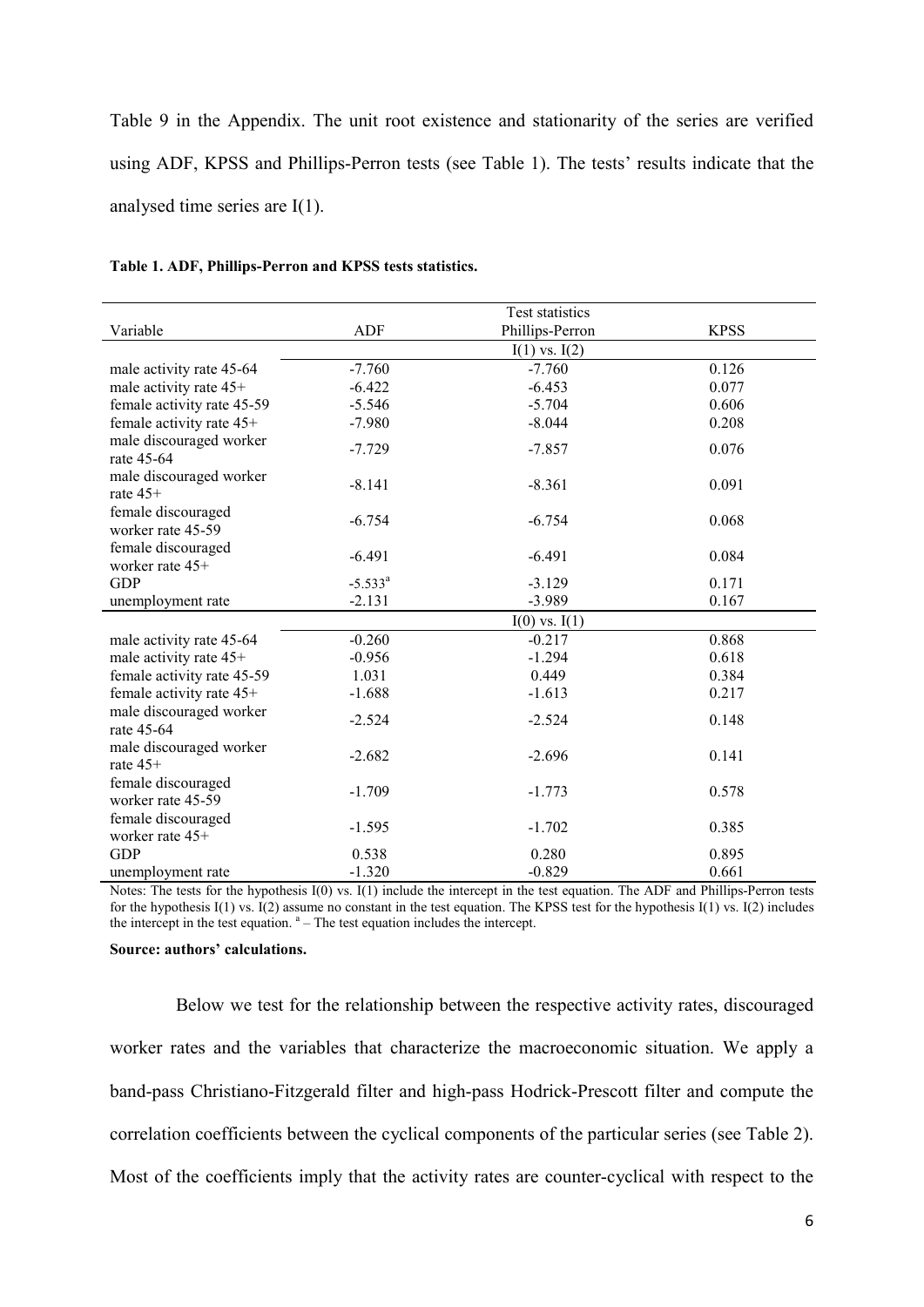GDP or pro-cyclical with respect to the unemployment rate. The discouraged worker rates show contrary correlations. The qualitative inference is broadened when we look at lags. Statistically significant correlation coefficients of the expected sign arise between (see Table 10 in the Appendix): (i) female activity rates and GDP lagged by 10 periods or more, (ii) female activity rates and unemployment rate lagged by 7 periods or more, (iii) male discouraged worker rates and GDP by lagged 2 periods or more, (iv) 45+ female discouraged worker rate and GDP lagged by 9 periods or more, (v) male discouraged worker rates and the unemployment rate lagged by 2 periods or more and (vi) 45+ female discouraged worker rate and the unemployment rate lagged by 5 periods or more.

**Table 2. Correlation coefficients between cyclical components of the male and female activity rates, male and female discouraged workers rates, GDP and unemployment rate computed on the basis of the CF and HP filters estimates.**

|                                      |            | Christiano-Fitzgerald filter | Hodrick-Prescott filter |              |  |
|--------------------------------------|------------|------------------------------|-------------------------|--------------|--|
|                                      | <b>GDP</b> | unemployment                 | <b>GDP</b>              | unemployment |  |
| Variable                             |            | rate                         |                         | rate         |  |
| male activity rate 45-64             | $-0.326*$  | 0.259                        | $-0.079$                | 0.048        |  |
| male activity rate 45+               | $-0.699$   | 0.206                        | 0.190                   | 0.031        |  |
| female activity rate 45-59           | $-0.443**$ | $0.541***$                   | $-0.364***$             | $0.545***$   |  |
| female activity rate 45+             | $-0.326*$  | $0.500***$                   | $-0.207$                | $0.491***$   |  |
| male discouraged worker rate 45-64   | $0.308*$   | $-0.183$                     | $-0.305**$              | $0.251*$     |  |
| male discouraged worker rate 45+     | $0.345*$   | $-0.200$                     | $-0.327**$              | $0.270**$    |  |
| female discouraged worker rate 45-59 | 0.028      | $-0.045$                     | $-0.122$                | 0.091        |  |
| female discouraged worker rate 45+   | $-0.010$   | $-0.007$                     | $-0.174$                | 0.134        |  |

\* - significant at the 10 per cent level, \*\* - significant at the 5 per cent level, \*\*\* - significant at the 1 per cent level.

**Source: authors' calculations.**

Next we search for the relationship between either the activity rate or discouraged worker rate and the macroeconomic indicator. We seek a long-term relationship and test for potential asymmetry in the adjustment process. Two interesting results arise (see Table 3). There is an interdependence between the female activity rate (for 45+ females) and unemployment rate lagged by 10-periods:

female activity rate<sub>t</sub>(for females 45+) =  $\alpha_0 + \alpha_1$ unemployment rate<sub>t-10</sub> +  $\varepsilon_t$ 

There is also a relationship between the male discouraged worker rate (for 45+ males) and the unemployment rate for males 45+ lagged by 5 periods: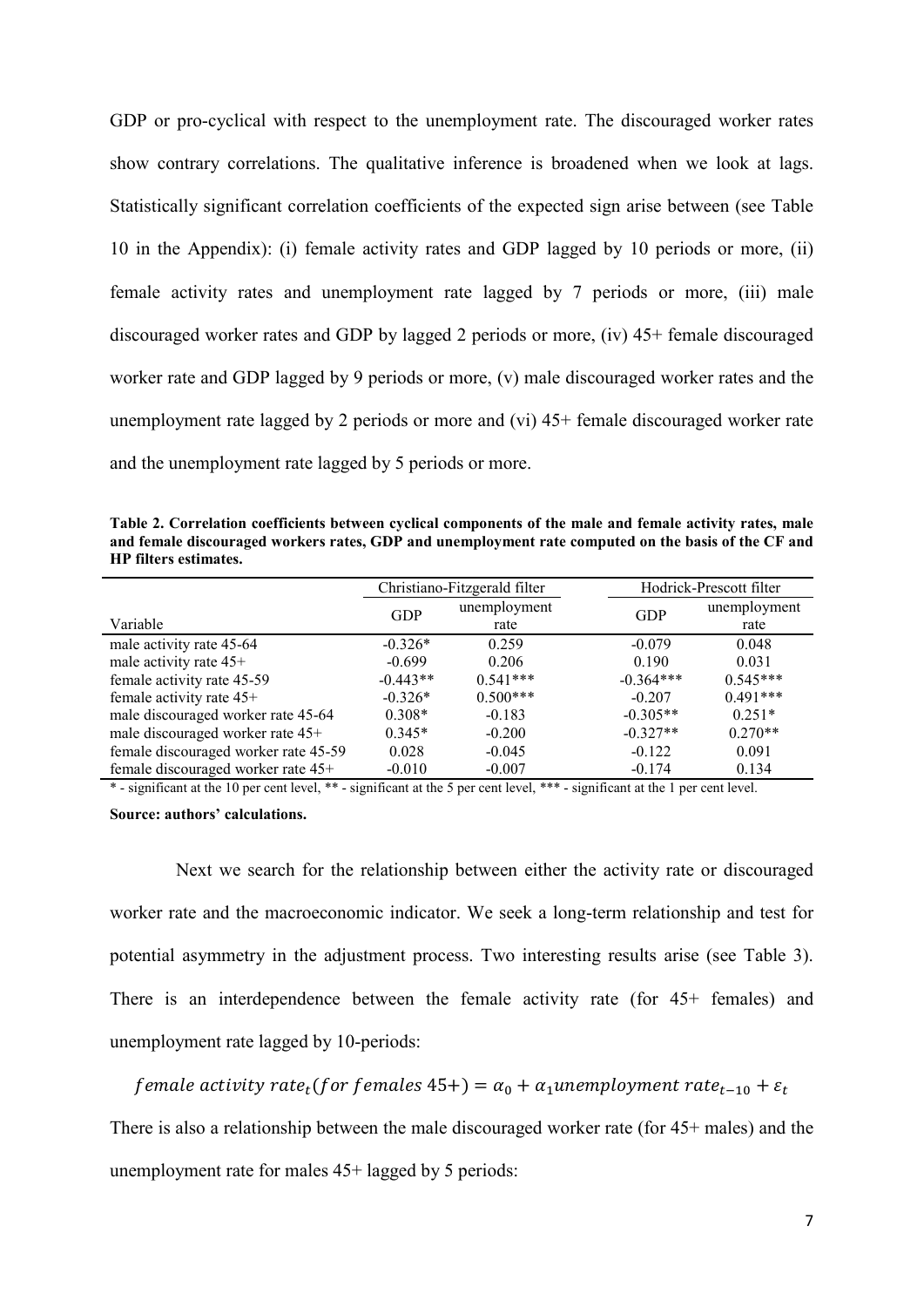male discouraged worker rate<sub>t</sub>(for males  $45+)$ )

 $= \alpha_0 + \alpha_1$ unemployment rate (for males 45+)<sub>t-5</sub> +  $\varepsilon_t$ 

The equations define stable long-term relationships. In both specifications the residuals suffer from autocorrelation but once the AR(1) term is added the coefficient estimates do not differ significantly<sup>[7](#page-9-0)</sup>. The models approach a new equilibrium within 4 or 2 quarters respectively. The coefficients of the positive and negative correction terms differ. In the case of the female activity rate equation, the coefficient standing next to  $\hat{\epsilon}_t^+$  is not statistically different from 0. The coefficient of  $\hat{\epsilon}_{t-1}$  implies the equation after the negative shock returns to equilibrium within around 2.5 quarters. The Wald test statistics at 10% significance level allows stating that these coefficients differ.

The equation that allows asymmetry simultaneously in the short- and the long-term (for females) provides more detailed results. Regular ECM estimates show that in the shortterm the changes in unemployment rate have an opposite impact to the long-term changes. The unemployment rate deviation implies a one-directional change in the activity rate, but once the deviations are split it appears that only the negative change in unemployment rate implies a decrease in the activity rate. The positive deviation has statistically insignificant coefficient. The model returns to equilibrium within 1.5 quarters after the negative shock. The Wald test statistics at 1% significance level allows rejecting the null hypothesis of coefficients equivalence. The Wald test statistics at 5% significance level allows concluding that the coefficients of ∆unemployment rate<sup>+</sup> and ∆unemployment rate<sup>-</sup> differ. The respective coefficients of the correction terms in the case of the male discouraged worker rate differ, but not statistically significantly.

 $\overline{a}$ 

<span id="page-9-0"></span> $\hat{a}_1$  in the female activity rate equation p-value is just above 0.05.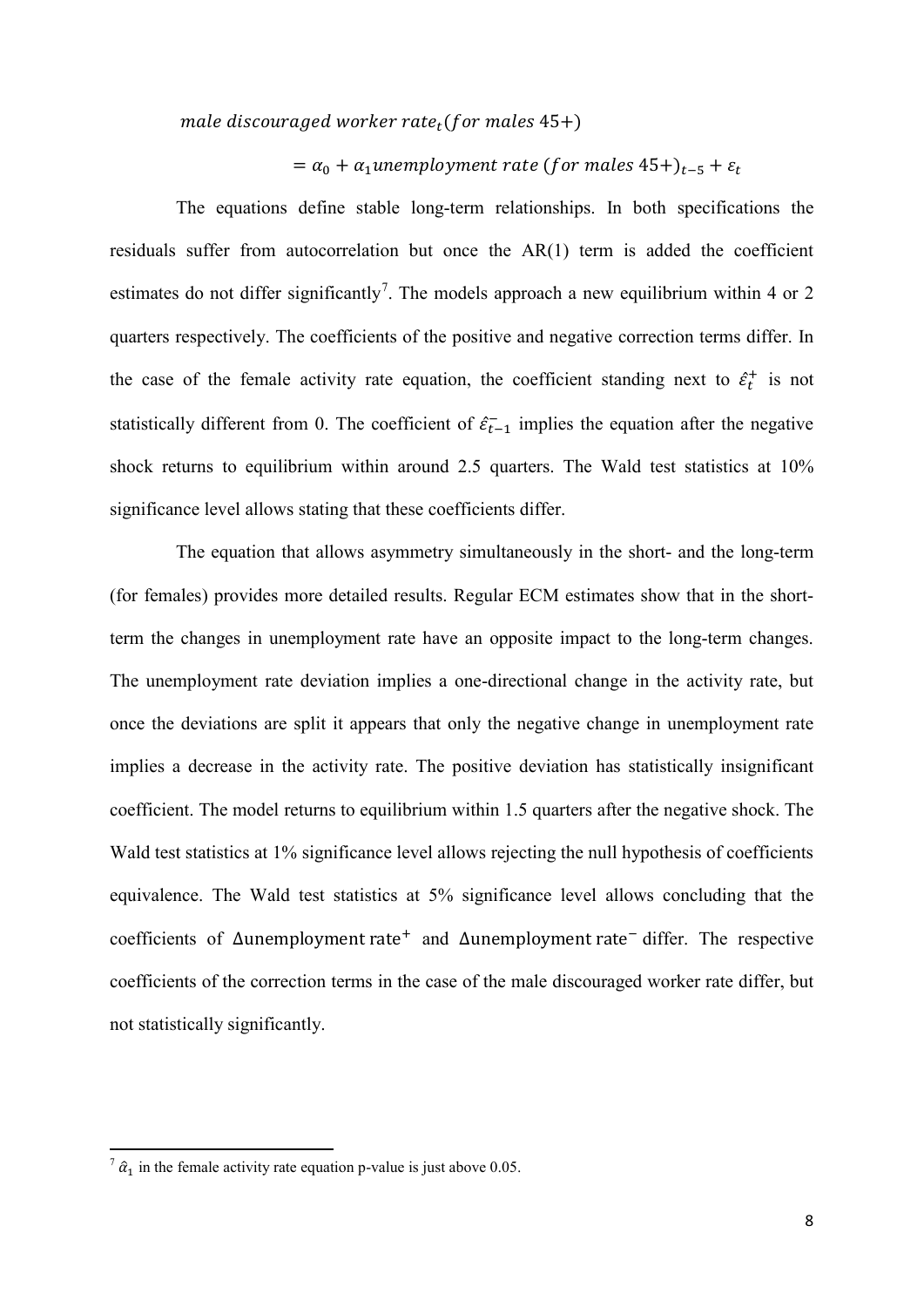| Table 3. Female activity rate regressed on the lagged unemployment rate, and male discouraged worker |
|------------------------------------------------------------------------------------------------------|
| rate regressed on the lagged male unemployment rate, long-term, ECM and asymmetric ECM estimates     |
| results.                                                                                             |

|                                                      | Female activity rate $(45+)$                 |                | Male discouraged worker rate (45+)                          |                |  |
|------------------------------------------------------|----------------------------------------------|----------------|-------------------------------------------------------------|----------------|--|
|                                                      | coefficient                                  | standard error | coefficient                                                 | standard error |  |
|                                                      |                                              |                | Long-term relationship                                      |                |  |
| unemployment rate $_{-10}$                           | $-0.129***$                                  | 0.025          |                                                             |                |  |
| unemployment rate <sub>-5</sub> (males $45+)$        |                                              |                | $0.039***$                                                  | 0.009          |  |
| $\bar{R}^2$                                          | 0.360                                        |                | 0.286                                                       |                |  |
| LM (p-value)                                         | 41.295 (0.00)                                |                | 14.94 (0.00)                                                |                |  |
| ADF (p-value)                                        | $-2.172(0.03)$                               |                | $-3.290(0.00)$                                              |                |  |
|                                                      |                                              |                | Error Correction Model                                      |                |  |
| Δunemployment rate                                   | $0.240**$                                    | 0.100          |                                                             |                |  |
| $\Delta$ unemployment rate <sub>-3</sub> (males 45+) |                                              |                | $-0.081**$                                                  | 0.035          |  |
| $\hat{\varepsilon}_{t-1}$                            | $-0.267***$                                  | 0.080          | $-0.449***$                                                 | 0.108          |  |
| $\bar{R}^2$                                          | 0.247                                        |                | 0.280                                                       |                |  |
| $LM$ (p-value)                                       | 2.281(0.12)                                  |                | 1.065(0.35)                                                 |                |  |
| ADF (p-value)                                        | $-5.951(0.00)$                               |                | $-6.214(0.00)$                                              |                |  |
|                                                      | Error Correction Model - long-term asymmetry |                |                                                             |                |  |
| Δunemployment rate                                   | $0.324***$                                   | 0.109          |                                                             |                |  |
| $\Delta$ unemployment rate <sub>-3</sub> (males 45+) |                                              |                | $-0.077**$                                                  | 0.036          |  |
| $\hat{\varepsilon}_{t-1}^+$                          | $-0.104$                                     | 0.123          | $-0.376**$                                                  | 0.154          |  |
| $\frac{\hat{\varepsilon}_{t-1}^-}{\bar{R}^2}$        | $-0.404***$                                  | 0.112          | $-0.521***$                                                 | 0.152          |  |
|                                                      | 0.280                                        |                | 0.271                                                       |                |  |
| LM (p-value)                                         | 2.00(0.15)                                   |                | 0.769(0.47)                                                 |                |  |
| ADF (p-value)                                        | $-7.30(0.00)$                                |                | $-6.352(0.00)$                                              |                |  |
| Wald test long-term asymmetry (p-value)              | 1.71(0.095)                                  |                | 0.669(0.51)                                                 |                |  |
|                                                      |                                              |                | Error Correction Model – short-term and long-term asymmetry |                |  |
| $\Delta$ unemployment rate <sup>+</sup>              | $-0.214$                                     | 0.238          |                                                             |                |  |
| $\Delta$ unemployment rate <sup>-</sup>              | $0.636***$                                   | 0.161          |                                                             |                |  |
| $\Delta$ unemployment rate $_{-3}^+$ (males 45+)     |                                              |                | $-0.068$                                                    | 0.058          |  |
| $\Delta$ unemployment rate $\bar{z}_3$ (males 45+)   |                                              |                | 0.013                                                       | 0.233          |  |
| $\hat{\varepsilon}_{t-1}^+$                          | 0.108                                        | 0.144          | $-0.263$                                                    | 0.194          |  |
| $\frac{\hat{\varepsilon}_{t-1}^{-}}{\bar{R}^2}$      | $-0.651***$                                  | 0.144          | $-0.536***$                                                 | 0.159          |  |
|                                                      | 0.361                                        |                | 0.206                                                       |                |  |
| $LM(2 \text{ lags})$ (p-value)                       | 1.003(0.38)                                  |                | 0.109(0.90)                                                 |                |  |
| ADF (p-value)                                        | $-6.697(0.00)$                               |                | $-6.792(0.00)$                                              |                |  |
| Wald test short-term asymmetry (p-value)             | $-2.514(0.02)$                               |                | $-0.983(0.33)$                                              |                |  |
| Wald test long-term asymmetry (p-value)              | 3.080(0.00)                                  |                | 1.080(0.29)                                                 |                |  |

\* - significant at the 10 per cent level, \*\* - significant at the 5 per cent level, \*\*\* - significant at the 1 per cent level. Data seasonally adjusted. Dependent variable: quarterly female activity rate (45+) or male discouraged worker rate (45+).

#### **Source: authors' calculations.**

The asymmetry in the adjustment process, implied by the asymmetric ECM model for the female activity rate, is further verified by estimating the TAR-ECM and M-TAR ECM specifications (Enders and Granger 1998; Enders and Siklos 2001). The threshold is either assumed  $\tau = 0$  or estimated. Only the M-TAR specification with the estimated value of the threshold at -0.0024 provides statistically significant results (see Table 4). The threshold cointegration test t-Max implies that the variables are not cointegrated, but the alternative test  $\rho_1 = \rho_2 = 0$  leads to a contrary conclusion. Enders and Siklos (2001) show that the second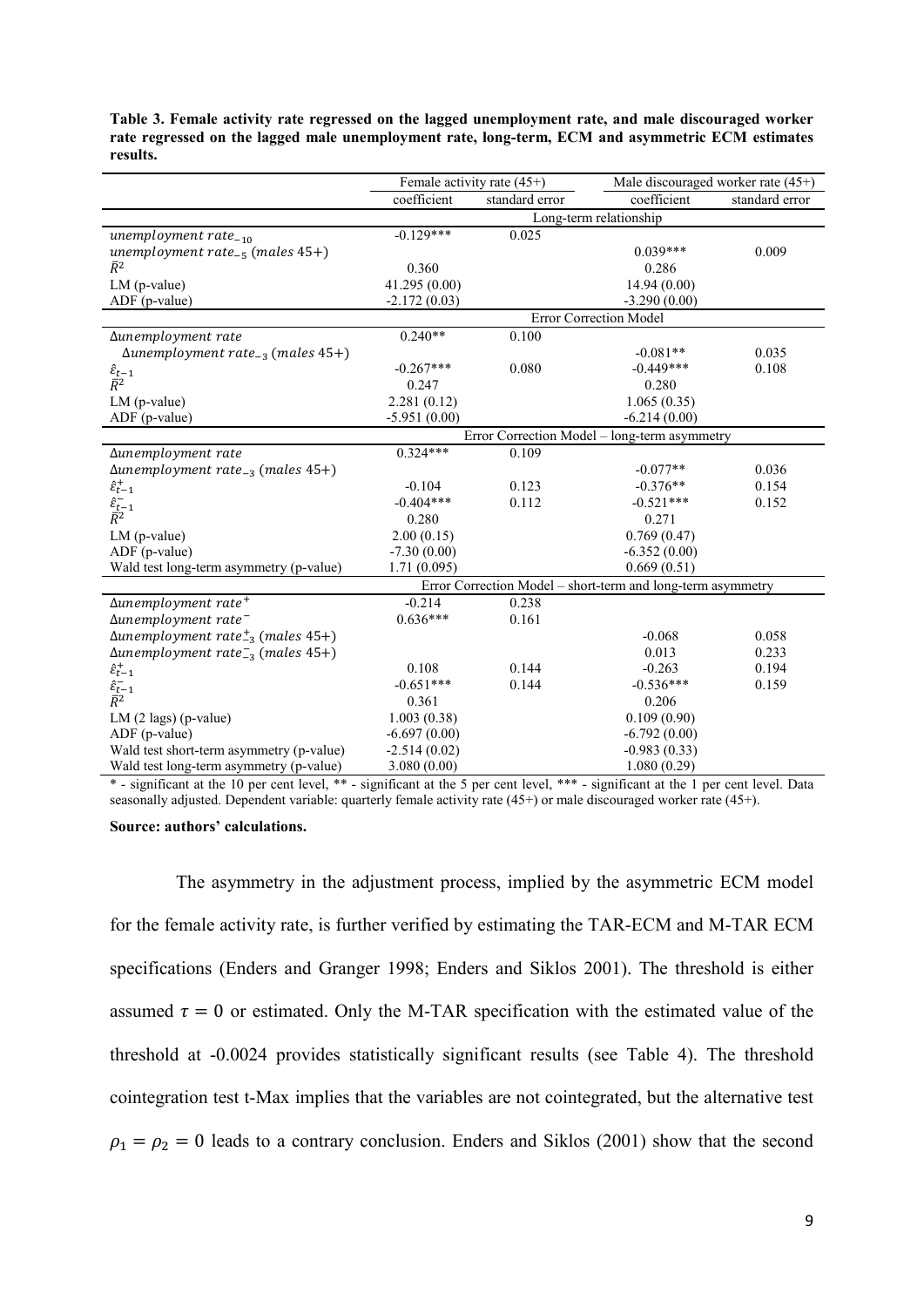test can have more power compared to the first one. Threshold cointegration is implied by the  $\rho_1 = \rho_2$  hypothesis results. The model reverts faster to equilibrium after the negative impulse.

| Female activity rate $(45+)$ |          |            |                       |             |  |  |  |
|------------------------------|----------|------------|-----------------------|-------------|--|--|--|
| Parameter,                   |          |            | Pattern of adjustment |             |  |  |  |
| <b>Hypotheses</b>            |          | <b>TAR</b> |                       | M-TAR       |  |  |  |
| τ                            | 0        | $-0.0097$  | 0                     | $-0.0024$   |  |  |  |
| $\rho_1$ (above threshold)   | $-0.185$ | $-0.086$   | $-0.007$              | 0.005       |  |  |  |
|                              | (0.147)  | (0.114)    | (0.123)               | (0.096)     |  |  |  |
|                              | $-0.116$ | $-0.359$   | $-0.386**$            | $-0.813***$ |  |  |  |
| $\rho_2$ (below threshold)   | (0.133)  | (0.214)    | (0.161)               | (0.201)     |  |  |  |
| $\rho_1 = \rho_2$            | 0.130    | 1.257      | $3.491*$              | $13.461**$  |  |  |  |
| t-Max value                  | $-0.874$ | $-0.757$   | $-0.058$              | 0.048       |  |  |  |
| $\rho_1 = \rho_2 = 0$        | 1.110    | 1.706      | 2.886                 | $8.152*$    |  |  |  |

**Table 4. The results of the threshold cointegration tests for the female activity rate.**

\* - significant at the 10 per cent level, \*\* - significant at the 5 per cent level, \*\*\* - significant at the 1 per cent level. Standard errors reported in parentheses.

#### **Source: authors' calculation.**

Apart from the asymmetry in the length of the adjustment process, we analyse the asymmetry in the size of the discouraged worker effect along the business cycle according to the solutions proposed by Darby et al. (1998) and O'Brien (2011). The first paper defines the dummy variable of the value 1 from the period when the cyclical component of GDP reaches a peak until the trough and zero elsewhere. The dummy variable coefficient estimate is not statistically significant, which implies that the influences from the cyclical downturn or the economic recovery are comparable in size.

O'Brien (2011) follows Connolly (1997). The framework defines the following variables:

 $\Delta$ unemployment rate<sup>+</sup> =  $\Delta$ unemployment rate if  $\Delta$ unemployment rate > 0 and 0 otherwise,

 $\Delta$ unemployment rate<sup>-</sup> =  $\Delta$ unemployment rate if  $\Delta$ unemployment rate < 0 and 0 otherwise.

The two variables present the cumulated positive and negative changes in the unemployment rate:

$$
cumulated_t^+ = cumulated_{t-1}^+ + \Delta un employment\ rate_t^+
$$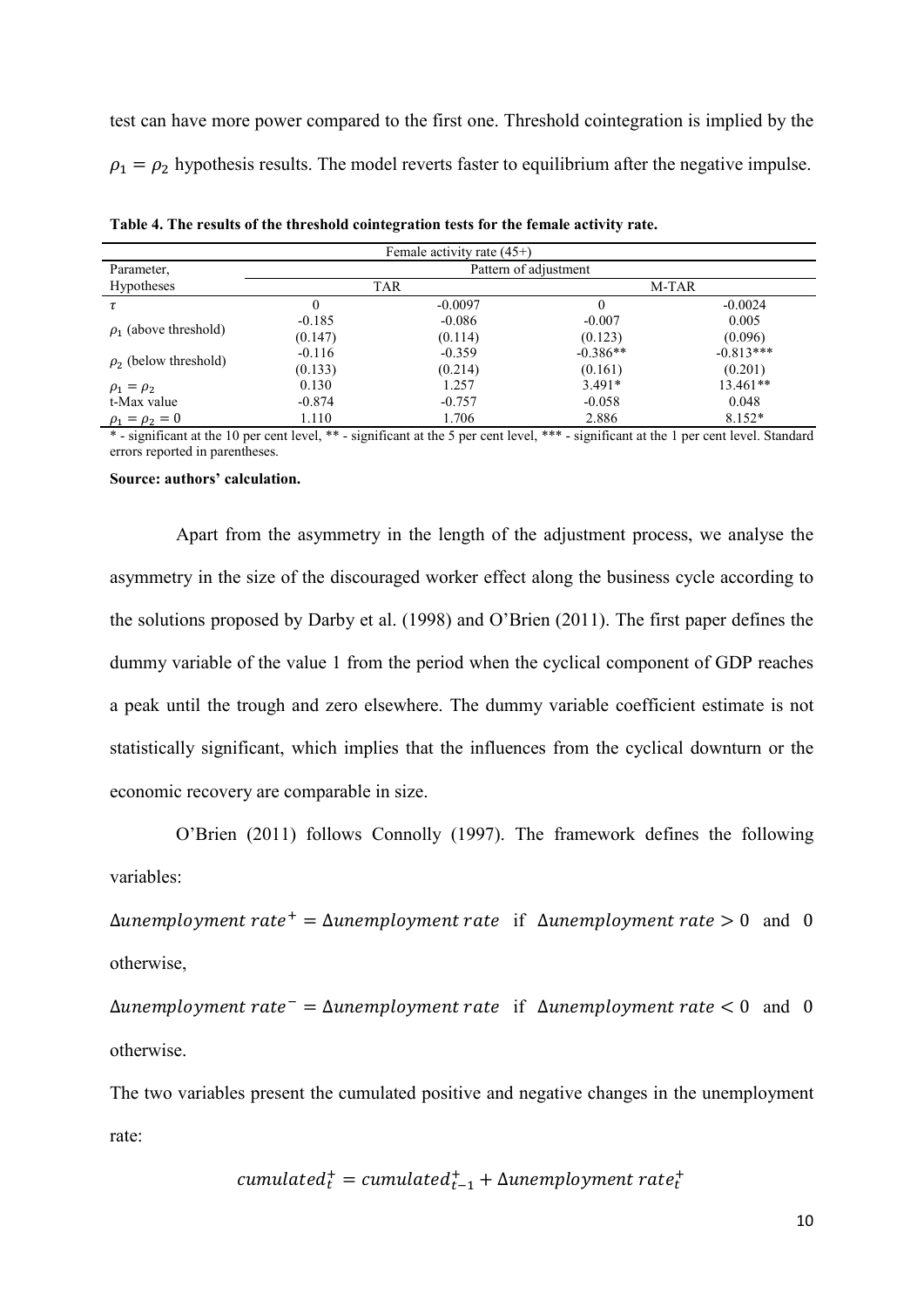# $cumulated_t^- = cumulated_{t-1}^- + \Delta unemployment\ rate_t^+$

Asymmetry arises when the coefficients of the cumulated responses differ significantly. We estimate the equation of the male discouraged worker rate (45+).

**Table 5. Model results allowing asymmetry in the discouraged worker effect.**

| Male discouraged worker rate $(45+)$           |                |       |  |  |  |  |  |  |  |
|------------------------------------------------|----------------|-------|--|--|--|--|--|--|--|
| coefficient<br>standard error                  |                |       |  |  |  |  |  |  |  |
| intercept                                      | $0.016***$     | 0.001 |  |  |  |  |  |  |  |
| $cumulated^+$                                  | $0.014**$      | 0.006 |  |  |  |  |  |  |  |
| $cumulated^-$                                  | $0.006**$      | 0.002 |  |  |  |  |  |  |  |
| ρ                                              | $0.641***$     | 0.111 |  |  |  |  |  |  |  |
| $\bar{R}^2$                                    | 0.574          |       |  |  |  |  |  |  |  |
| $ADF$ (p-value)                                | $-6.869(0.00)$ |       |  |  |  |  |  |  |  |
| Wald test for the asymmetry response (p-value) | 1.842(0.07)    |       |  |  |  |  |  |  |  |

\* - significant at the 10 per cent level, \*\* - significant at the 5 per cent level, \*\*\* - significant at the 1 per cent level. Data seasonally adjusted. Dependent variable: quarterly male discouraged worker rate  $(45+)$ .  $\rho$  represents the  $AR(1)$  coefficient in the error term.

#### **Source: authors' calculations.**

Estimation results (see Table 5) indicate that the male discouraged worker rate experiences asymmetric responses to the cyclical fluctuations. At 10% significance level the Wald test statistics imply that the increase in the male discouraged worker ratio  $(45+)$  in a recession is larger than the decrease during an economic recovery.

#### **2.2. What factors discourage workers from the job search?**

In this subsection we analyse the participation in the labour force. We want to identify the factors that make workers more likely to leave the labour market. We broaden the standard definition of the discouraged worker effect to identify the role of the impact of oldage benefits on job search activity. We treat these benefits as an alternative source of income, either already available to the workers or as a forthcoming income option to those who would soon become eligible for the benefits. We want to determine to what extent the old-age benefits discourage workers from active job search. In this manner, we focus on the flow from unemployment to inactivity (as an approximation of the discouraged worker effect). We base the quantitative analysis on individual yearly LFS data for the period 2004-2010. We refer either to workers aged 50-59 (females) and 50-64 (males) or to workers aged 50+ (females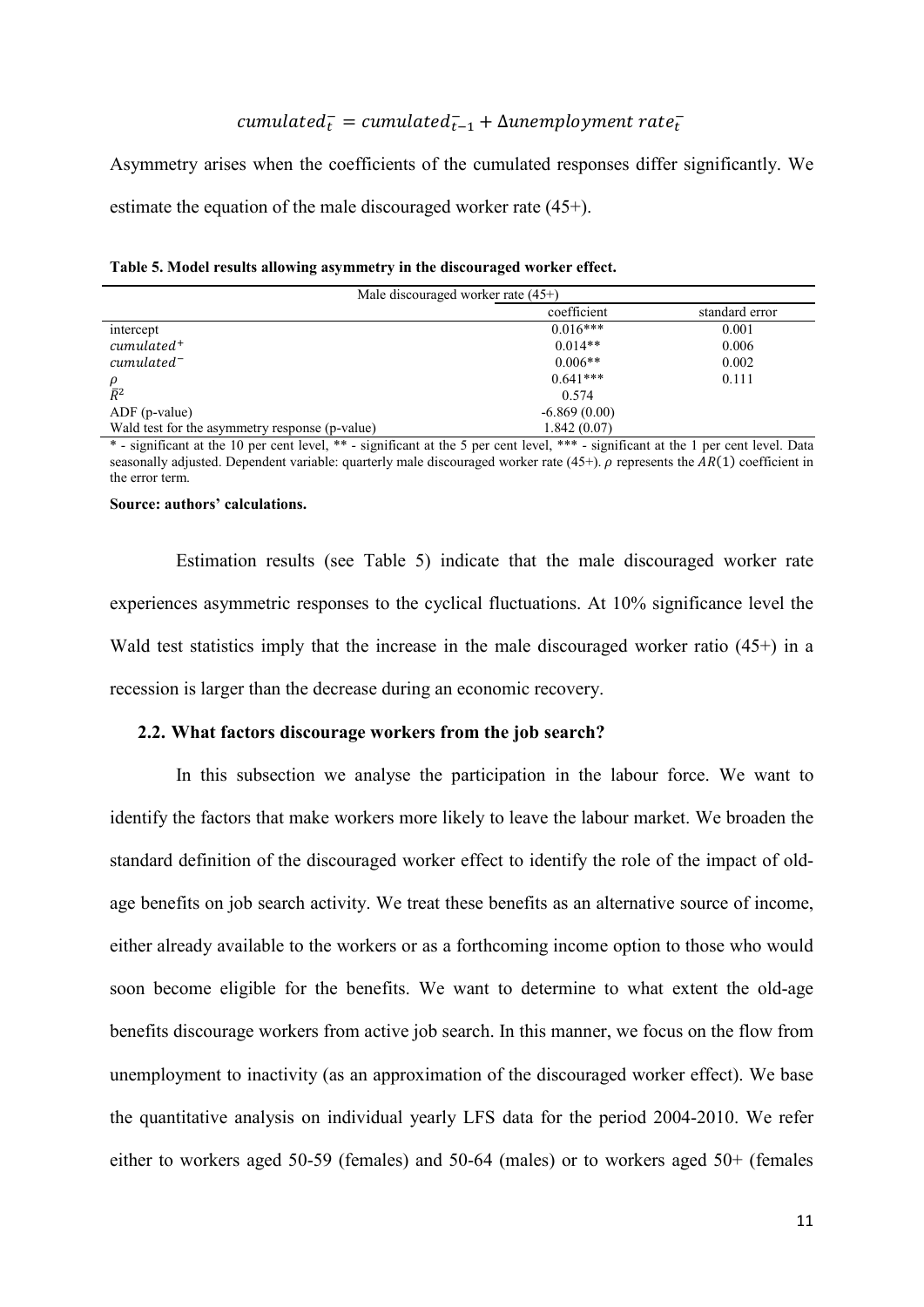and males). The whole sample consisted of more than 5000 individuals, 34% of which withdrew from job search within the 1 year interval. If we narrow the sample to the working age population, 33% of more than 5000 individuals moved from unemployment to inactivity. Males constituted 57% of the whole sample. Around  $\frac{1}{4}$  of the workers indicated old-age benefits as a source of income in  $t_0$  while for 12% this benefit was the main source of income. Almost half of the workers sought work for 13 months or more and  $\frac{2}{3}$  of the workers had vocational or primary education. The distribution of either the duration of unemployment or the educational level did not significantly differ among those who moved from unemployment to inactivity or for those who remained unemployed.

Tables 6-8 provide the results of the labour force participation analysis. By discouraged workers we mean those who stopped seeking a job during the 1 year interval. We analyse the impact of old-age benefits and job finding opportunities on the discouragement from job search. In the first case, we analyse changes in the status of those receiving old-age benefits in  $t_0$  (Table 6). Females and older workers show a higher probability of leaving the labour force. In both models a positive change in the unemployment rate increases the probability of withdrawal from job search.

Next, we look at the participation decisions of the workers, regardless of whether they received old-age benefits in  $t_0$  or not (see Table 7). Similar conclusions arise: females and older workers are more willing to move from unemployment to inactivity. An increase in the unemployment rate, approximating decreasing job finding opportunities, raises the probability of discouragement among older workers. If the old-age benefits constituted any source of income in  $t_1$ , the workers were more than twice as likely to withdraw from job search.

Finally, we directly identify the impact of old-age benefits by looking at the workers who did not receive any kind of old-age benefits in  $t_0$  (see Table 8). Analogously, females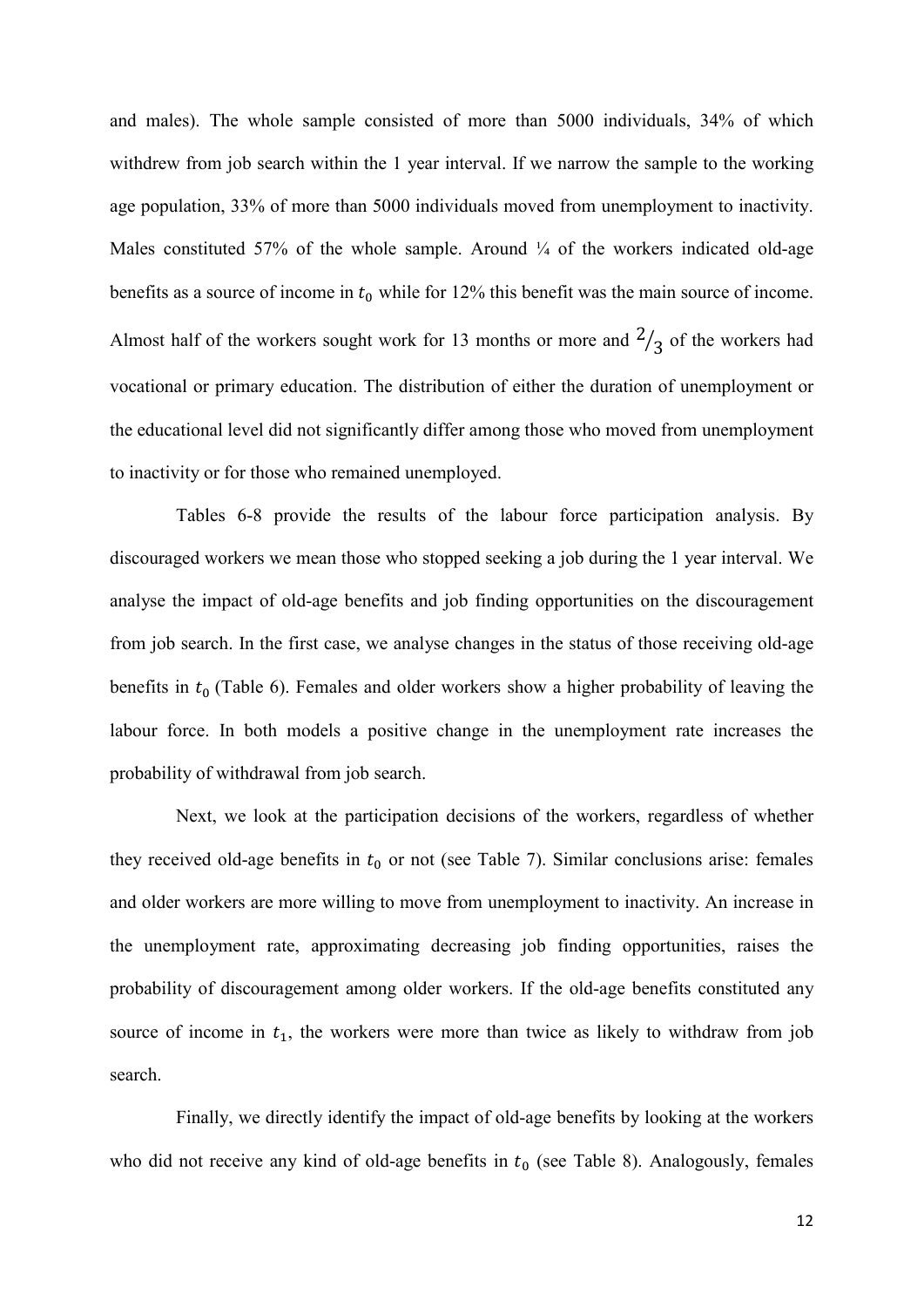and older workers were more likely to leave the labour force. An increase in the unemployment rate raised the probability of discouragement among older workers. If the oldage benefit became a source of income in  $t_1$ , the workers were 4.7 times more likely to move from unemployment to inactivity. When we differentiate the main sources of income in  $t<sub>1</sub>$ , the workers who received old-age benefits were 8 times more likely to leave the workforce than those receiving unemployment benefits in  $t_1$  and even 20 times more likely to leave the workforce than those receiving social welfare benefits in  $t_1$ .

**Table 6. Logistic regression of moving from unemployment to inactivity for workers receiving old-age benefits in**  $t_0$ .

| Workers receiving the old-age benefits in $t_0$ |                |                |                |                |  |  |  |  |
|-------------------------------------------------|----------------|----------------|----------------|----------------|--|--|--|--|
|                                                 | odds ratio     | standard error | odds ratio     | standard error |  |  |  |  |
| Age (years):                                    |                |                |                |                |  |  |  |  |
| 50-54                                           |                |                |                |                |  |  |  |  |
| 55-59                                           | $1.747***$     | 0.268          | 1.748**        | 0.267          |  |  |  |  |
| 60-64                                           | 4.094***       | 1.342          | $3.746***$     | 0.887          |  |  |  |  |
| >65                                             |                |                | $3.068***$     | 1.050          |  |  |  |  |
| $Sex$ :                                         |                |                |                |                |  |  |  |  |
| Males                                           |                |                |                |                |  |  |  |  |
| Females                                         | $1.441**$      | 0.211          | 1.460***       | 0.198          |  |  |  |  |
| Δunemployment rate                              | 5.84E-9***     | 2.79E-8        | $5.45E-7***$   | 2.48E-6        |  |  |  |  |
| Log likelihood                                  | $-582.66$      |                | $-640.32$      |                |  |  |  |  |
| LR                                              | 42.95 $(df=4)$ |                | 57.99 $(df=5)$ |                |  |  |  |  |
| p-value                                         | 0.00           |                | 0.00           |                |  |  |  |  |
| McFadden's Adj $R^2$                            | 0.036          |                | 0.043          |                |  |  |  |  |
| Sensitivity                                     | 16.31%         |                | 25.20%         |                |  |  |  |  |
| Specificity                                     | 93.79%         |                | 89.98%         |                |  |  |  |  |
| Correctly classified                            | 66.13%         |                | 65.54%         |                |  |  |  |  |

Notes: \* - significant at the 10 per cent level, \*\* - significant at the 5 per cent level, \*\*\* - significant at the 1 per cent level. The sample comprises individuals aged either 50-59 (females) and 50-64 (males) or workers aged 50+, yearly data for the time period 2004-2010. Sample size for the workers aged 50-59 (females) and 50-64 (males) – 927 observations, for the workers aged  $50+-1010$  observations.

#### **Source: authors' calculations.**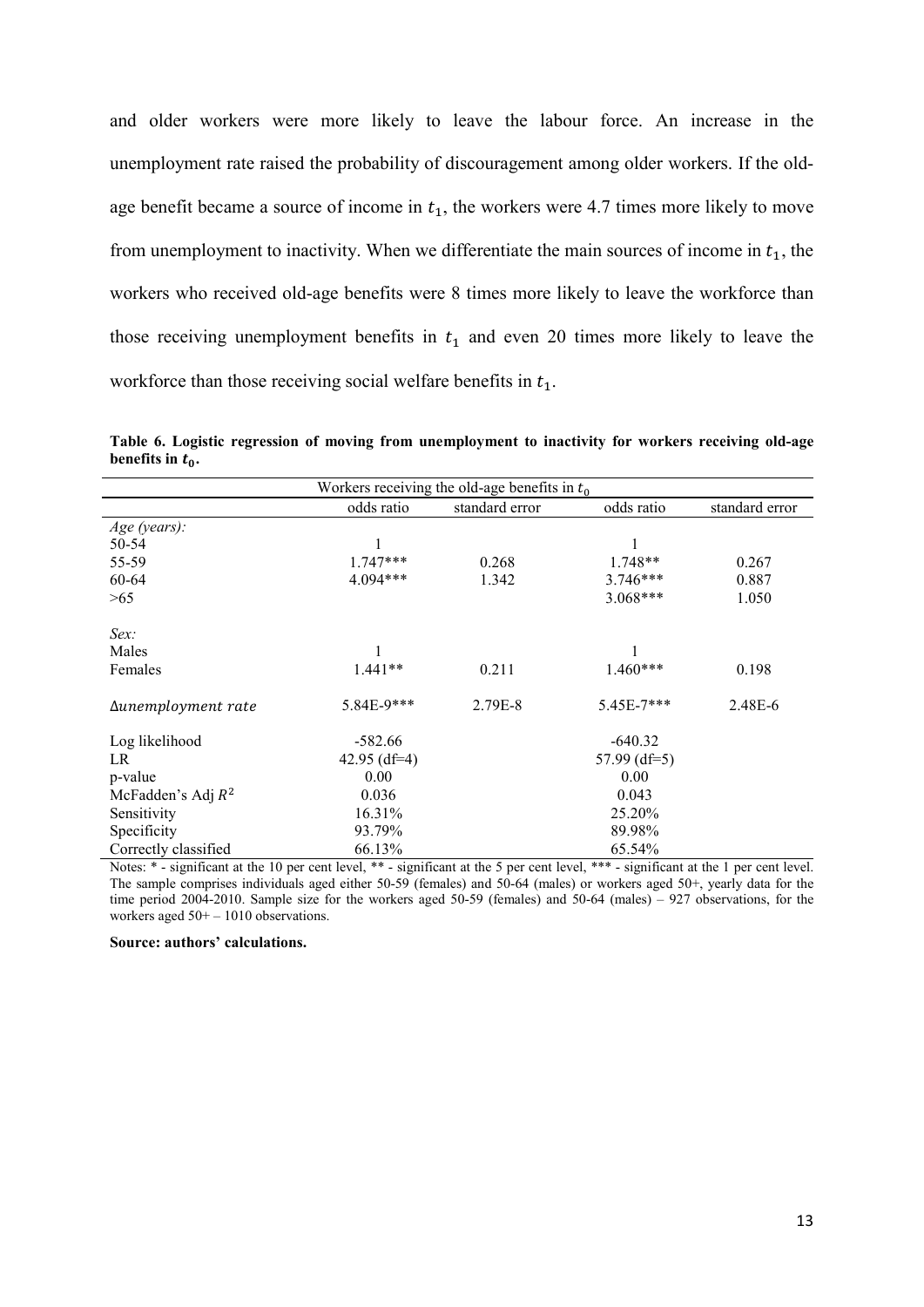| Workers receiving or not receiving the old-age benefits in $t_0$ |                 |                |                 |                |  |  |  |
|------------------------------------------------------------------|-----------------|----------------|-----------------|----------------|--|--|--|
|                                                                  | odds ratio      | standard error | odds ratio      | standard error |  |  |  |
| Age (years):                                                     |                 |                |                 |                |  |  |  |
| 50-54                                                            | 1               |                | 1               |                |  |  |  |
| 55-59                                                            | 2.135***        | 0.213          | $2.102***$      | 0.208          |  |  |  |
| 60-64                                                            | 6.593***        | 1.469          | $4.602***$      | 0.840          |  |  |  |
| >65                                                              |                 |                | 2.974***        | 1.014          |  |  |  |
| $Sex$ :                                                          |                 |                |                 |                |  |  |  |
| Males                                                            |                 |                | 1               |                |  |  |  |
| Females                                                          | $1.607***$      | 0.151          | $1.519***$      | 0.137          |  |  |  |
| Δunemployment rate                                               | 3.27E-15***     | $1.04E-14$     | 4.78E-14***     | 1.48E-13       |  |  |  |
| Old-age benefits as a source of                                  |                 |                |                 |                |  |  |  |
| income in $t_1$ :<br>NO                                          |                 |                |                 |                |  |  |  |
| <b>YES</b>                                                       | 2.285***        | 0.236          | 2.284***        | 0.231          |  |  |  |
| Log likelihood                                                   | $-1471.27$      |                | $-1539.94$      |                |  |  |  |
| LR                                                               | $276.51$ (df=5) |                | $296.78$ (df=6) |                |  |  |  |
| p-value                                                          | 0.00            |                | 0.00            |                |  |  |  |
| McFadden's Adj $R^2$                                             | 0.082           |                | 0.088           |                |  |  |  |
| Sensitivity                                                      | 20.41%          |                | 23.22%          |                |  |  |  |
| Specificity                                                      | 95.32%          |                | 94.03%          |                |  |  |  |
| Correctly classified                                             | 73.65%          |                | 72.88%          |                |  |  |  |

**Table 7. Logistic regression of moving from unemployment to inactivity for the workers receiving or not receiving the old-age benefits in**  $t_0$ 

Notes: \* - significant at the 10 per cent level, \*\* - significant at the 5 per cent level, \*\*\* - significant at the 1 per cent level. The sample comprises individuals aged either 50-59 (females) and 50-64 (males) or workers aged 50+, yearly data for the period 2004-2010. Sample size for the workers aged 50-59 (females) and 50-64 (females) – 2676 observations, for the workers aged  $50+-2769$  observations.

**Source: authors' calculations.**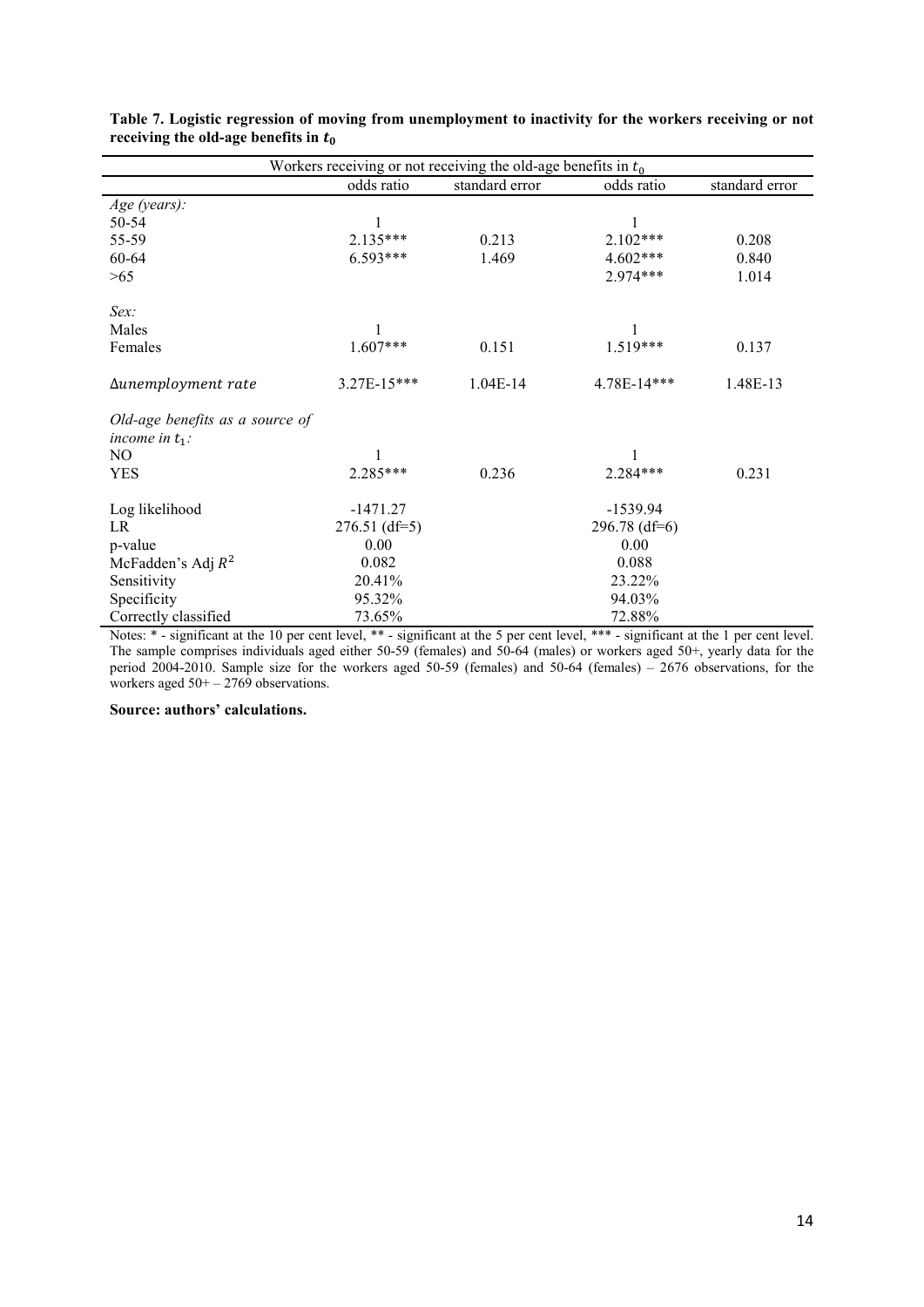| Workers not receiving any kind of old-age benefits in $t_0$                                                                                      |                              |                |                                             |                         |  |  |  |
|--------------------------------------------------------------------------------------------------------------------------------------------------|------------------------------|----------------|---------------------------------------------|-------------------------|--|--|--|
|                                                                                                                                                  | odds ratio                   | standard error | odds ratio                                  | standard error          |  |  |  |
| Age (years):                                                                                                                                     |                              |                |                                             |                         |  |  |  |
| 50-54                                                                                                                                            |                              |                |                                             |                         |  |  |  |
| 55-59                                                                                                                                            | $2.607***$                   | 0.343          | $2.106***$                                  | 0.289                   |  |  |  |
| 60-64                                                                                                                                            | $9.713***$                   | 2.952          | $7.763***$                                  | 2.387                   |  |  |  |
| Sex:                                                                                                                                             |                              |                |                                             |                         |  |  |  |
| Males                                                                                                                                            | 1                            |                | 1                                           |                         |  |  |  |
| Females                                                                                                                                          | $1.733***$                   | 0.216          | 1.816***                                    | 0.235                   |  |  |  |
| Δunemployment rate                                                                                                                               | $1.74E-16***$                | 7.14E-16       | $3.26E-13***$                               | 1.36E-12                |  |  |  |
| Old-age benefits as a source of<br>income in $t_1$ :<br>NO                                                                                       | 1                            |                |                                             |                         |  |  |  |
| <b>YES</b>                                                                                                                                       | $4.714***$                   | 1.023          |                                             |                         |  |  |  |
| Main source of income in $t_1$ :<br>Old-age benefits <sup>a</sup><br>Unemployment benefit<br>Social welfare <sup>b</sup><br>Invalidity allowance |                              |                | 1<br>$0.121***$<br>$0.048***$<br>$0.155***$ | 0.070<br>0.021<br>0.072 |  |  |  |
| Log likelihood<br>LR                                                                                                                             | $-874.51$<br>$230.57$ (df=5) |                | $-841.02$<br>297.54 (df=7)                  |                         |  |  |  |
| p-value                                                                                                                                          | 0.00                         |                | 0.00                                        |                         |  |  |  |
| McFadden's Adj $R^2$                                                                                                                             | 0.110                        |                | 0.142                                       |                         |  |  |  |
| Sensitivity                                                                                                                                      | 19.86%                       |                | 26.86%                                      |                         |  |  |  |
| Specificity                                                                                                                                      | 97.47%                       |                | 95.94%                                      |                         |  |  |  |
| Correctly classified                                                                                                                             | 77.82%                       |                | 78.44%                                      |                         |  |  |  |

|                                     |  |  | Table 8. Logistic regression of moving from unemployment to inactivity for workers not receiving any |
|-------------------------------------|--|--|------------------------------------------------------------------------------------------------------|
| kind of old-age benefits in $t_0$ . |  |  |                                                                                                      |

Notes: <sup>a</sup> – old-age benefits – pension or retirement benefits, <sup>b</sup> – social welfare – social benefit, non-income source, dependent. \* - significant at the 10 per cent level, \*\* - significant at the 5 per cent level, \*\*\* - significant at the 1 per cent level. The sample comprises individuals aged either 50-59 (females) and 50-64 (males) or workers aged 50+, yearly data for the period 2004-2010. Sample size for both models – 1749 observations.

#### **Source: authors' calculations.**

Separate considerations refer to employed workers. For almost 15% of the employed workers, the old-age benefits constituted a source of income, for 13% of the employed workers the old-age benefits were the main source of income. Around 7% of the employed workers in  $t_0$  moved to inactivity in  $t_1$ , and 59% of those workers claimed they did not seek work because they received old-age benefits. Simple logistic regressions show that changes in the unemployment rate increased the probability of moving from employment to inactivity. The models experience poor statistical properties, though. We have been unable to identify any other factors that statistically significantly describe the flow of workers from employment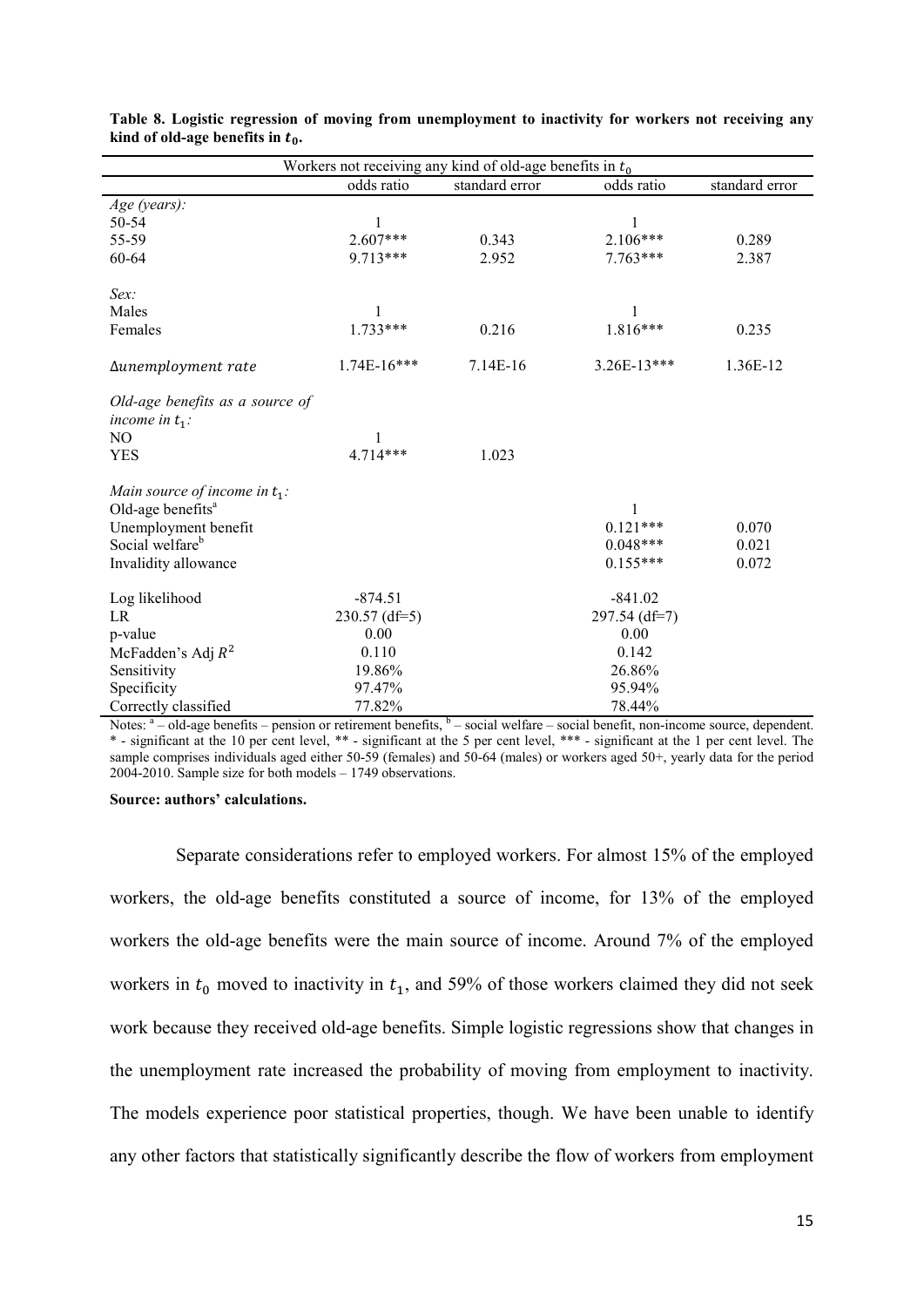to inactivity within the 1 year interval that could imply the existence of a discouraged worker effect.

#### **3. Discussion**

The results provide some interesting conclusions. In a macroeconomic perspective it appears that the added worker effect prevails over the discouraged worker effect. The second effect arises after some delay. When economic conditions worsen, workers at first increase their job search activity, most probably to compensate for the decrease in household income. As time elapses they become discouraged with the unsuccessful job search and leave the labour market. The substantial delay can be also partially explained by the inertia in the labour market and the fact that it takes time until a new equilibrium is reached.

ECM estimates provide comparable conclusions. The discouraged worker effect arises once we analyse the unemployment rate lagged by 5 to 10 quarters. In the short-term the added worker effect prevails. More detailed analysis (of the split in unemployment rate deviations) implies that a negative change in the unemployment rate induces a decrease in the activity rate. It seems that when job-finding opportunities improve, some workers become 'lazy' and do not take part in the search and matching process<sup>[8](#page-17-0)</sup>.

Asymmetry arises in both the magnitude of the reaction and the length of the adjustment process. The market returns much faster to a long-term equilibrium in the case of a negative shock to the unemployment rate. The increase in the activity rate induced by the improved conditions in the market is only temporary. On the other hand, once the unemployment rate increases, females leave the market almost permanently. Consistent qualitative conclusions arise from the asymmetric ECM and threshold ECM estimates.

The male discouraged worker rate model shows, in turn, that the response of the discouraged worker rate is larger during recessions than during expansions. More males

<span id="page-17-0"></span><sup>8</sup> Gałecka-Burdziak and Pater (2014) draw analogous conclusions with respect to the working age population.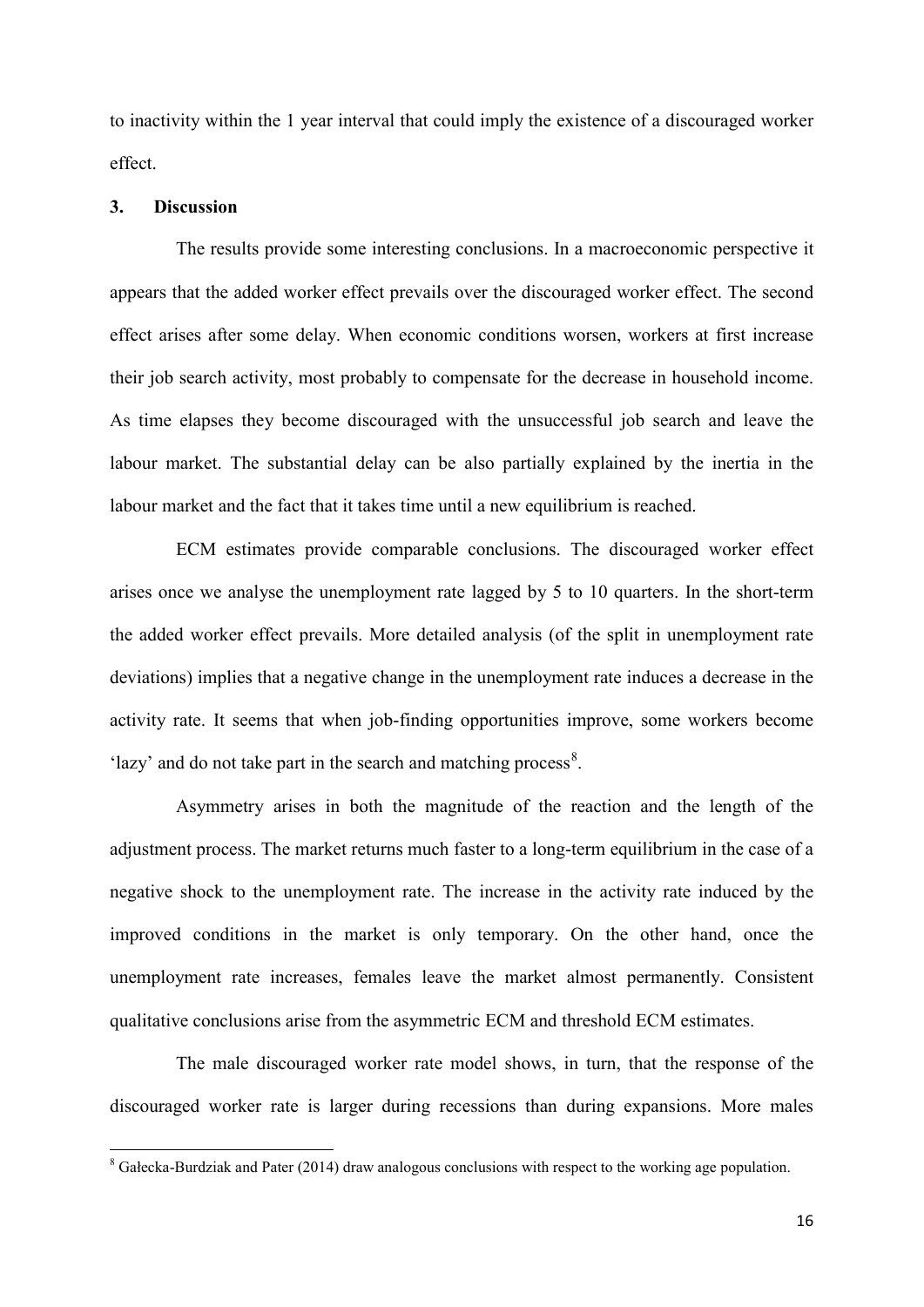decide to leave the market when job finding opportunities decrease, compared to the number of those who start actively looking for a job once the employment finding chances improve.

All the logistic regression model estimates show that the females and older workers are more likely to leave the workforce. The outflow from unemployment to inactivity is susceptible to business cycle fluctuations. An increase in the unemployment rate increases the probability of outflow from unemployment to inactivity. Interesting conclusions arise with respect to the impact of benefits on discouragement from job search. All models show that benefits increase the probability of withdrawing from job search. This conclusion arises regardless of the fact that the workers are already receiving the benefit or are to receive it within a one year period. Among those who do not receive old-age benefits, if the old-age benefit becomes a source of income, the worker is 4.7 times more likely to refrain from the labour market. If it becomes the main source of income the worker is 6 times more likely to withdraw from job search than those who receive an invalidity allowance, 8 times more than those who receive unemployment benefits, and 20 times more than those who receive social welfare benefits.

The aforementioned qualitative findings are consistent with some of the results from the SHARE analysis. Myck et al. (2014) show that older workers and those who become eligible for old-age benefits are more probable of leaving the labour market. The participation is positively related to health status; yet at the same time health status does not significantly differentiate the timing of the flow to inactivity.

#### **4. Concluding remarks**

In this paper we present an empirical analysis of the discouraged worker effect among older workers. We broaden the standard definition of this effect to identify to what extent easy and early access to old-age benefits contributes to the widely observed low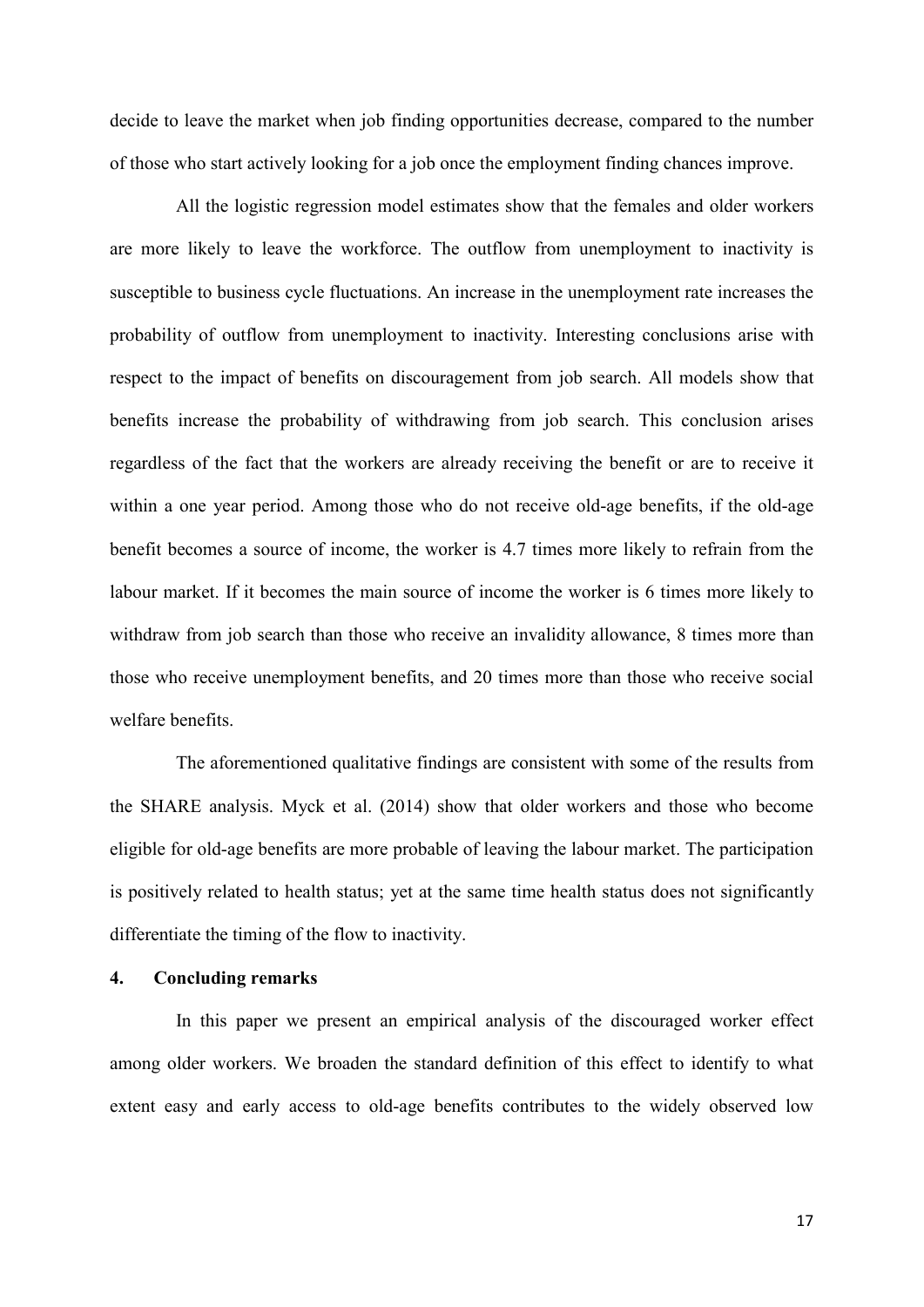activity rates among older workers. We treat old-age benefits as an alternative source of income to remuneration – either as already available or as a forthcoming option.

We based the quantitative analysis on macroeconomic LFS data (2000-2013) and LFS individual data (2004-2010). Being cautious in the qualitative interpretation of the results, we draw a number of conclusions. Cyclical properties of activity rates vary in time. The discouraged worker effect occurs among older workers but it seems to vary in time as well. The added worker effect prevails at first; the discouraged worker effect arises after some delay. The effect is asymmetric in intensity and length. A larger effect occurs after a negative shock arises, with more people leaving the workforce than re-entering the labour market once job finding opportunities improve. Moreover, workers leave the workforce almost permanently. Interestingly, in the short-term, when employment opportunities improve, the workers leave the workforce as well.

Females and older workers are more likely to withdraw from labour market participation. An increase in the unemployment rate and old-age benefits also discourage them from seeking work. Workers who receive old-age benefits (and treat them as the main source of income) are 8 to 20 times more likely to leave the workforce compared to those who receive either unemployment benefits or social welfare benefits.

Budgetary constraints and their projections are usually put forward in debates on the retirement age and the need to raise it. There are good reasons for that, although the public hardly agrees with that need. Despite the fact that the data we have do not permit us to draw strong conclusions, our paper is a minor contribution to the complexity of arguments for a higher retirement age, understood as the age of availability of old-age benefits. The benefits seem to contribute to premature withdrawal from the labour market, which means not only an increased fiscal burden but also a welfare loss. This argument goes beyond purely fiscal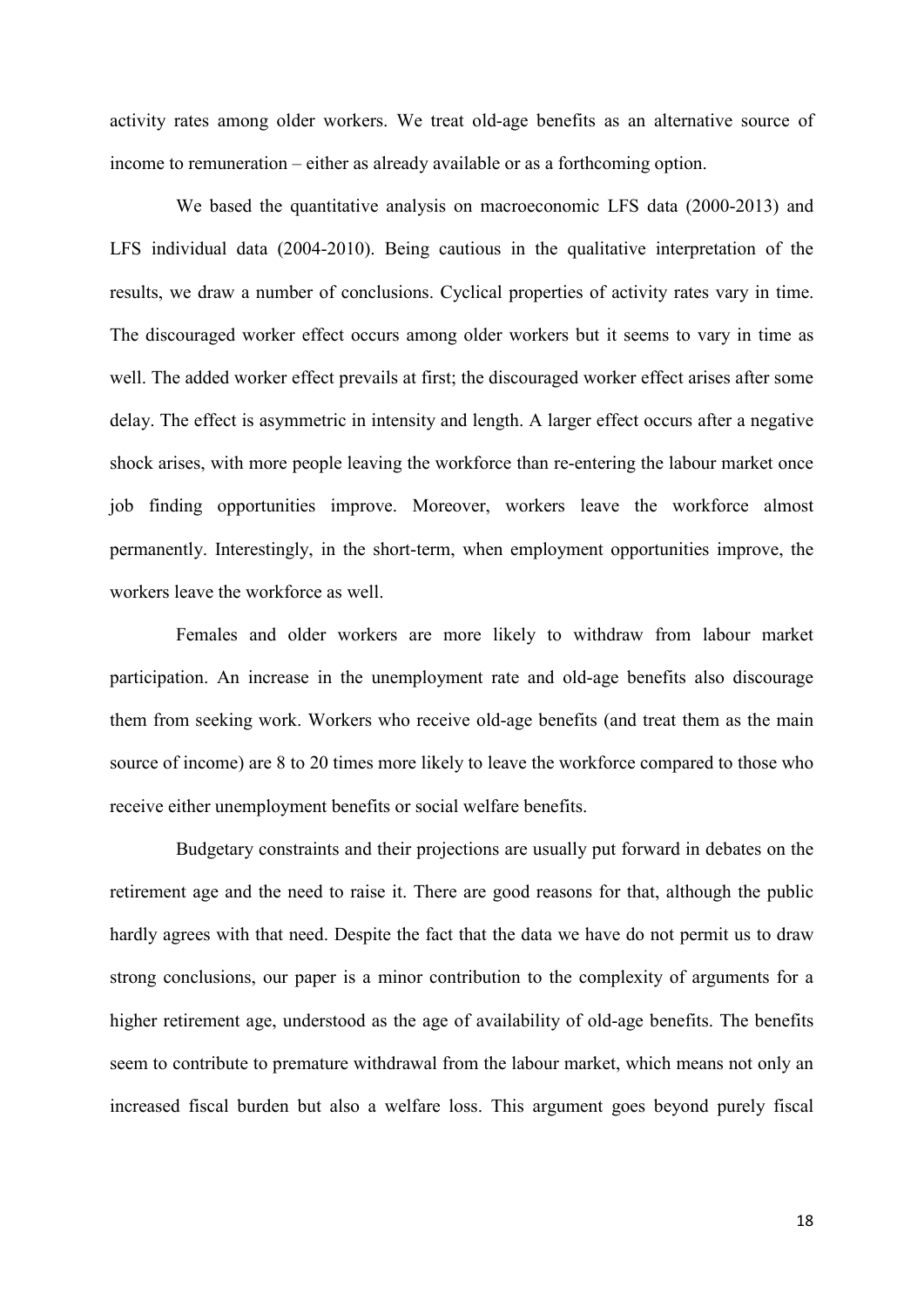arguments and may help in encouraging people to stay in employment rather than retiring, even after reaching the retirement age.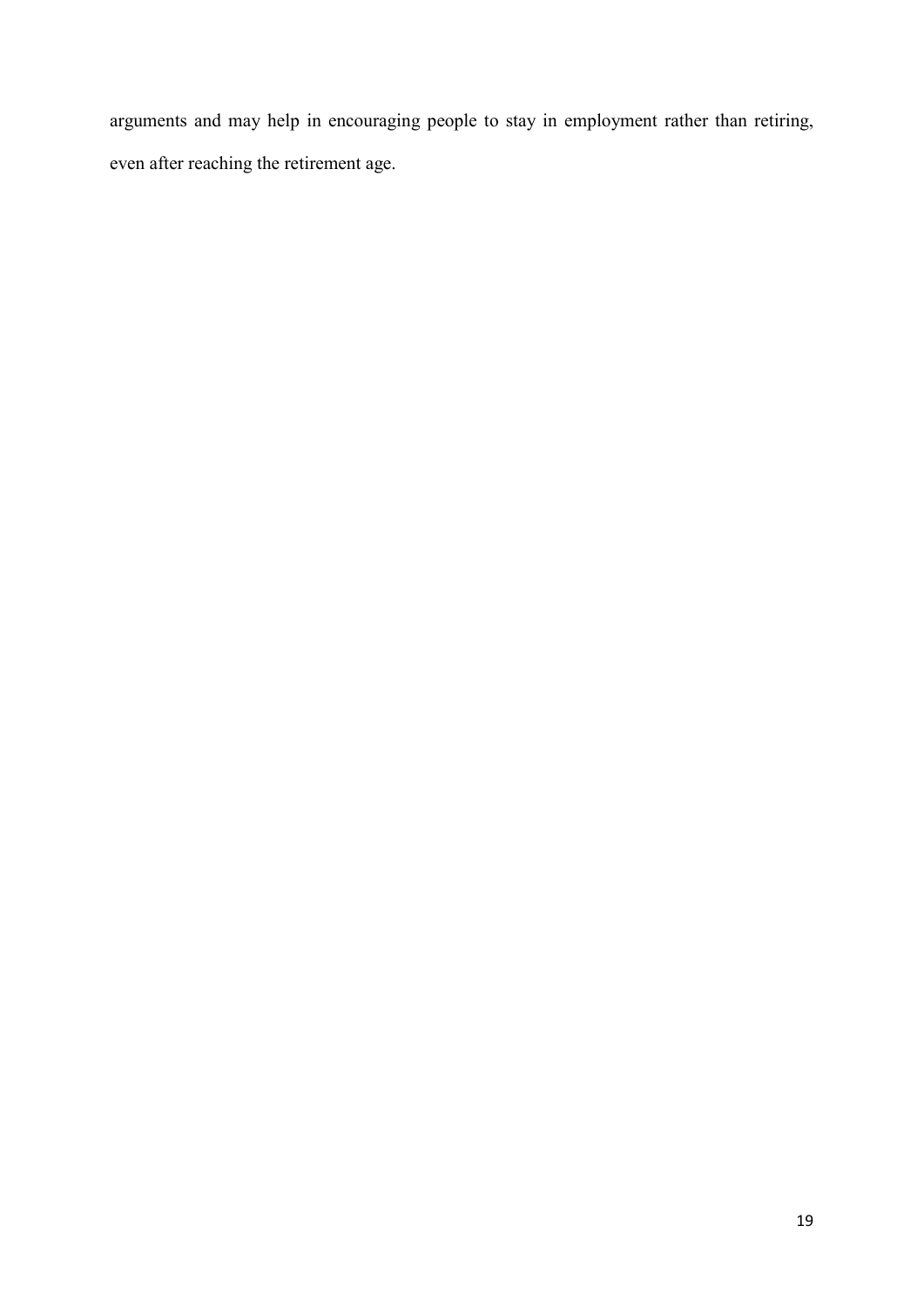#### **5. References**

- 1. Benati L. (2001), Some empirical evidence on the 'discouraged worker' effect, Economics Letters, 70, 387-395.
- 2. Benitez-Silva H. (2002), Job Search Behavior at the End of the Life Cycle, Center for Retirement Research at Boston College WP 2002-10, December.
- 3. Clark K., Summers L. (1982), Labor Force Participation: Timing and Persistence, The Review of Economics Studies, vol. 49, no. 5, Special Issue on Unemployment, 825-844.
- 4. Connolly G. (1997), The Influence in Reducing the Male Full-time Unemployment Rate in Australia, paper presented to the  $26<sup>th</sup>$  Conference of Economists, University of Tasmania, 27-29 September 1997.
- 5. Darby J., Hart R., Vecchi M. (1998), [Labour Force Participation and the Business Cycle: A](http://ideas.repec.org/p/gla/glaewp/9802.html)  [Comparative Analysis of Europe, Japan and the United States,](http://ideas.repec.org/p/gla/glaewp/9802.html) [Working Papers](http://ideas.repec.org/s/gla/glaewp.html) 9802, Business School - Economics, University of Glasgow.
- 6. Enders W., Granger C. (1998), Unit-Root Tests and Asymmetric Adjustment With an Example Using the Term Structure of Interest Rates, Journal of Business and Economic Statistics 16, 304-311.
- 7. Enders W., Siklos P. (2001), Co-integration and Threshold Adjustment, Journal of Business and Economic Statistics 19, 166-177.
- 8. Gałecka-Burdziak E., Pater R. (2014), Discouraged worker effect evidence for Poland, manuscript.
- 9. Góra M. (2013), Political economy of pension reforms: selected general issues and the Polish pension reform case, IZA Journal of Labour & Development 2013, 2:2 (doi:10.1186/2193-9020- 2-2) http://www.izajold.com/content/pdf/2193-9020-2-2.pdf
- 10. Gruber, J., D. A. Wise (ed.) (1999), Social Security and Retirement Around the World, University of Chicago Press.
- 11. van Ham M., Mulder C. H., Hooimeijer P. (2001), Local underemployment and the discouraged worker effect, Urban Studies, September, 38, 10, 1733-1751.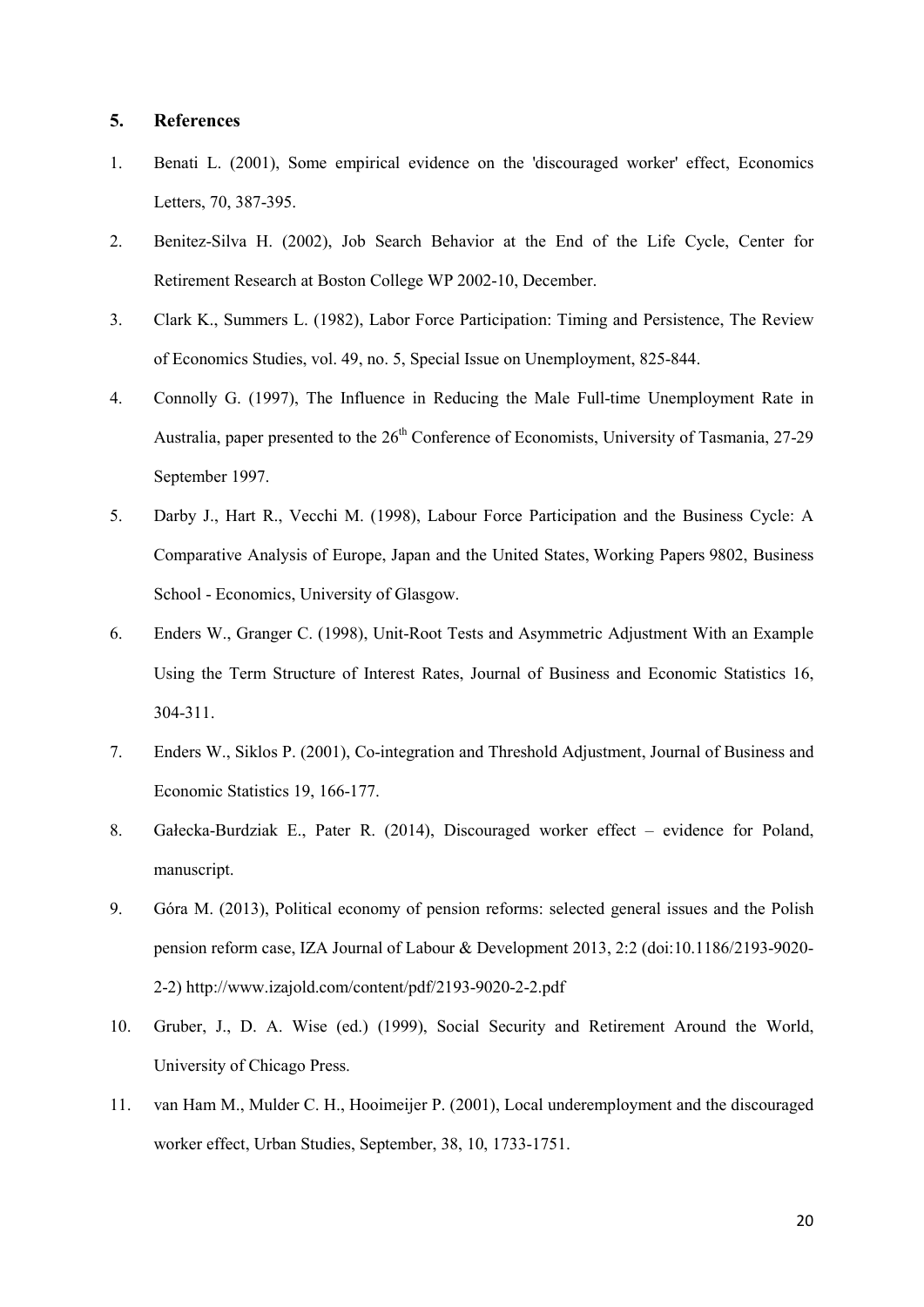- 12. Maestas N., Li X. (2006), Discouraged Workers? Job Search Outcomes of Older Workers, University of Michigan Retirement Research Center Working Paper WP 2006-133.
- 13. Myck M., Najsztub M., Oczkowska M. (2014), Dynamika rynku pracy i zmiany w sytuacji materialnej osób w wieku 50+, [in:] Chłoń-Domińczak A. (ed.) Portret generacji 50+ w Polsce i Europie. Wyniki badania zdrowia, starzenia się i przechodzenia na emeryturę w Europie (SHARE), Instytut Badań Edukacyjnych, Warszawa http://ibmed.ayz.pl/share/files/publikacje/ibe-raport-krajowy-SHARE.pdf.
- 14. O'Brien M. (2011), Discouraged Older Male Workers and the Discouraged Worker Effect, Australian Journal of Labour Economics, 14 (3), 217-235.
- 15. Saint-Paul, G. (2004), Why are European Countries Diverging in their Unemployment Experience?, Journal of Economic Perspectives 18, no. 4 (Fall 2004), 49-68.